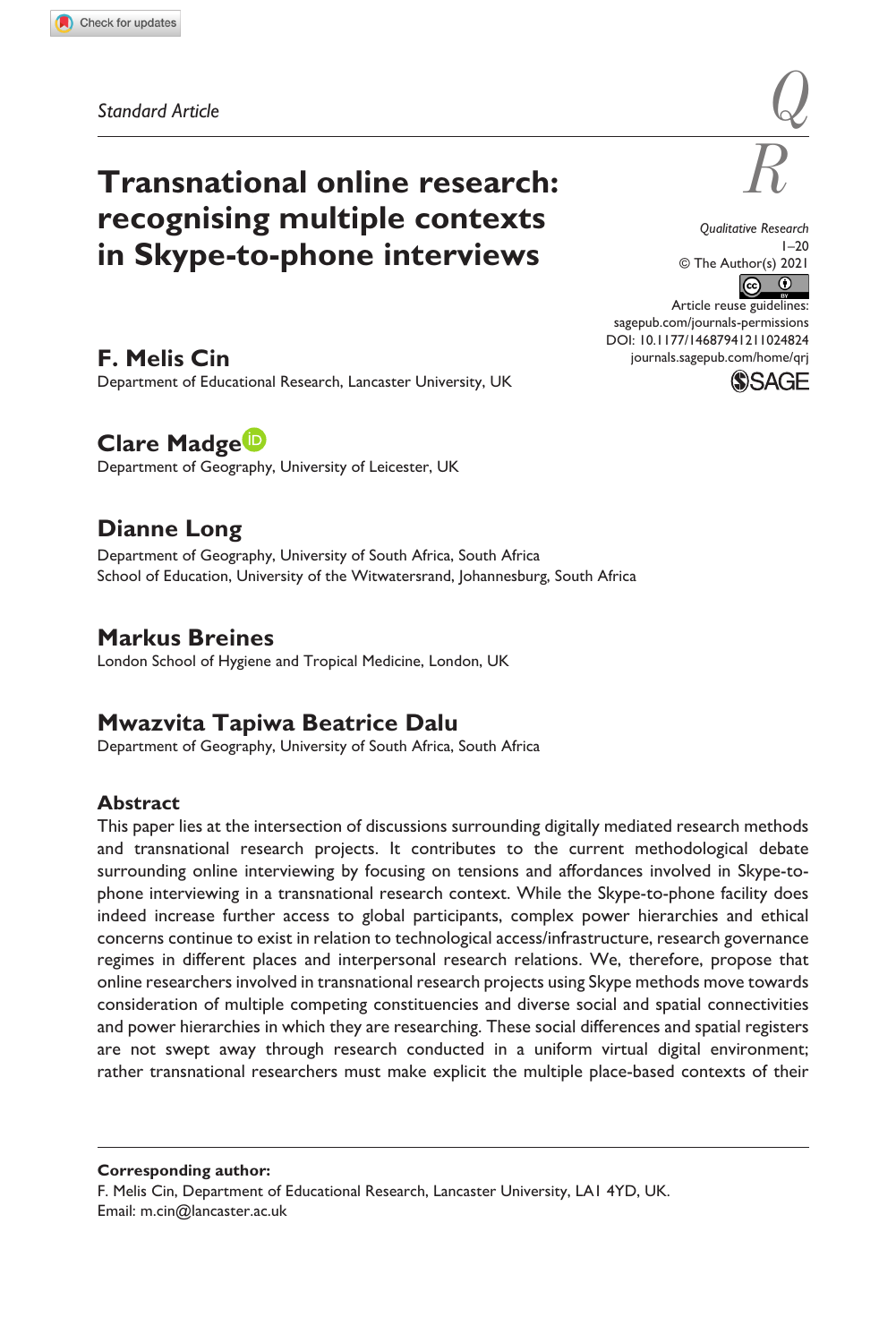digitally mediated research, as they shape the research process in distinct ways. Thus, specific consideration must be given to ethical concerns that emanate from transnational online research.

#### **Keywords**

online interviews, digital methods, Skype-to-phone, GDPR, transnational, ethics, Africa

### **Introduction**

There has been a recent growing body of work examining the use of online interviews in digitally mediated qualitative research (O'Connor and Madge, 2016; James and Busher, 2009), with a particular focus on Skype as a medium for synchronous interviewing (Adams-Hutcheson and Longhurst, 2017; Aupers et al., 2018; Deakin and Wakefield, 2014; Longhurst, 2016). While the many benefits and drawbacks of online interviews in general, and Skype in particular, have been debated, discussion tends to revolve around research undertaken between places in the global North (Madge, 2010) and focus on practicalities and technicalities (Weller, 2017). There is less critical appreciation of how the contours of Skype interviewing may alter (and remain the same) when working in a transnational context (i.e. between institutions, researchers and participants located across countries in both global North and global South). This is surprising given that Skype interviewing has the apparent ability to mitigate distance and enable communication with people from diverse geographic locations, of particular importance in Covid times (Nind et al., 2021). Similarly, although transnational research methodology has been investigated in relation to biographical research (Ruokonen-Engler and Siouti, 2016), meta-ethnography (Pilkington, 2018) and the role of the researcher in the field of 'transnational knowledge production' (Shinozaki, 2012), the complexities of engaging in transnational research via Skype interviewing has received little attention.

This paper, therefore, aims to shed light on the complex power dynamics and ethical issues arising from Skype interviewing during the 'International Distance Education and African Students' (IDEAS) project. This transnational research project examined International Distance Education (IDE) provided by the University of South Africa (UNISA) to students located throughout the African continent. It employed Skype interviewing as a methodological tool to understand the experiences of IDE students from Nigeria, Namibia, South Africa, and Zimbabwe studying with UNISA, South Africa (SA). There were four interviewers over the course of the project who conducted these interviews: two lived and interviewed from SA (one South-African and one Zimbabwean) and two who lived and interviewed from the UK (one Turkish and one Dutch/Norwegian, with some familiarity of the South African context). The interviews were predominately conducted via Skype-to-phone and lasted between 30 and 90 minutes. This paper draws on experiences and reflections from the IDEAS project to contribute to the methodological literature surrounding digitally mediated transnational research by focusing on the tensions and affordances involved in these Skype-to-phone interviews.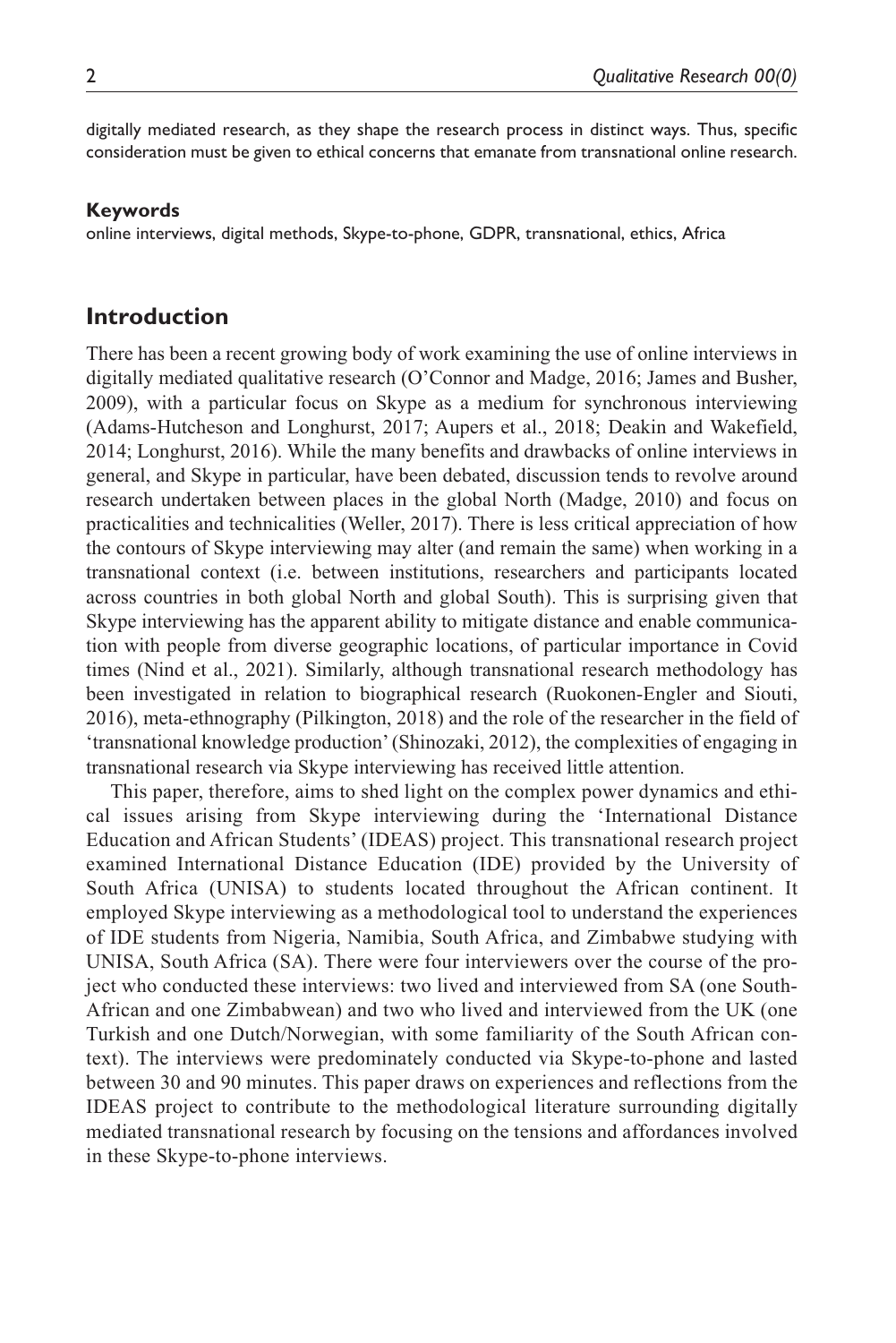### **Skype interviewing and transnational research**

Online interviews can be conducted synchronously (real-time) or asynchronously (nonreal time). They may involve audio, textual exchanges via emails, discussion forums or bulletin boards or video conferencing, including Skype (James and Busher, 2015). Focusing on Skype interviewing in particular, three key issues have been highlighted in the literature. First, the ability of Skype interviewing to internationalise research. As Deakin and Wakefield (2014: 603) suggest, Skype interviewing can bridge the geographical divide that exists between researcher and participant, thus 'facilitating access to global research participants'. Aupers et al. (2018: 6) concur, stating there are practical advantages of using Skype which include constructing 'a diverse and international sample with relative ease'. Similarly, Lo Lacono et al. (2016: 1) argue that Voice over Internet Protocol (VoIP) technologies (such as Skype and FaceTime) provide the capacity to interview research participants using voice and video via a synchronous (real-time) connection, thus opening up 'new possibilities by allowing us to contact participants worldwide in a time efficient and financially affordable manner, thus increasing the variety of our samples'. This ability to connect globally engenders a consciousness that time and space of everyday life in different cultures may impact the globalised space occupied by researchers and participants during an online interview.

The second issue concerns ethics and power dynamics. Quartiroli et al. (2017) argue that using Skype interviewing as a mediating tool disparages apparent power differentials that can exist between researchers and their participants. Their research suggests that interviewees' ability to be interviewed from a space they are comfortable with encourages willingness to engage in a conversation that would otherwise be limited in an environment where structured hierarchies of power are embedded. Skype interviewing also makes it easier for participants to withdraw from the interview process at any time by simply signing out of the call (Janghorban et al., 2014). This arguably allows participants to feel more in control of the interview process than in a face-to-face situation, where withdrawal can potentially be more complicated. For instance, Weller (2017: 623) found that 'the ordinariness' of the online encounter also aided disclosure, with many of her participants believing they were just as likely to reveal details of their lives via internet interviews as in a face-to-face interview situation. Weller (2017: 623) also noted that the 'informality' of online communication nurtured a sense of ease during the interview, with the physical absence of the researcher reducing participants' perceptions of risk of exposure or embarrassment. Such advantages all potentially 'democratise' the research process. Skype as a medium for interviewing can also potentially abate some ethical concerns around anonymity and confidentiality. For example, Sipes et al. (2019) suggest that interviewees are able to participate at will through creating fake profiles they may delete in future. That said, issues around gaining consent in an online environment can trigger complexities due to anonymity and the copyright of data (Barnes et al., 2015; Buchanan and Zimmer, 2012), as well as challenges of identity authenticity (James and Busher, 2015; Lo Lacono et al., 2016).

The third strand of literature focuses on rapport. Deakin and Wakefield (2014) and Seitz (2016) underscore prior exchange of emails and communication before the interview can build a more responsive interviewing process and foster better rapport whereas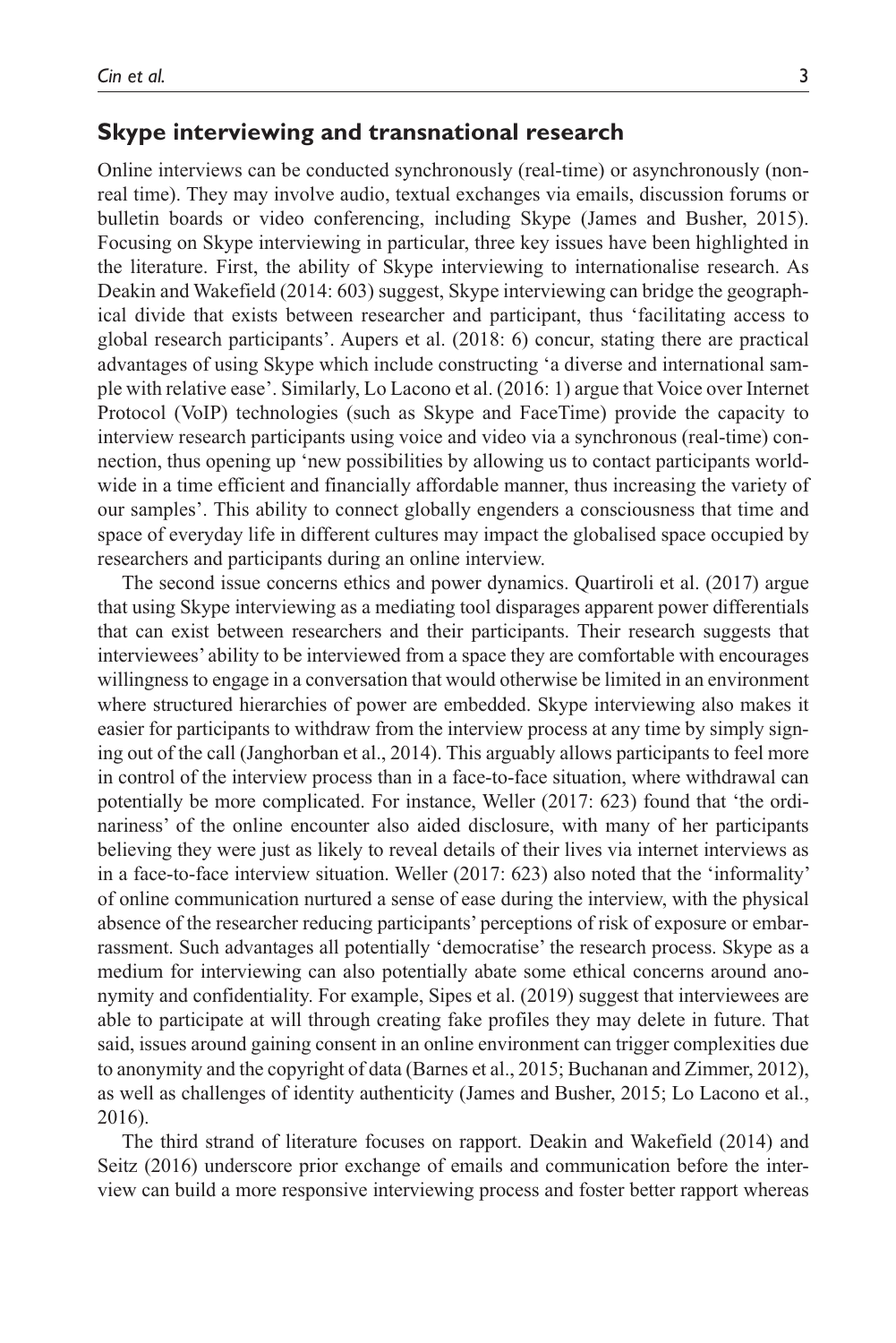| Country             | Internet<br>penetration (% subscribers<br>population) | Facebook   | Mobile cell<br>phone (% adult<br>31 Dec 2017 ownership) 2017 2017 | Smart phone (% IHDI (rank<br>adult ownership) out of 151 | nations) |
|---------------------|-------------------------------------------------------|------------|-------------------------------------------------------------------|----------------------------------------------------------|----------|
| Namibia             | 30.8                                                  | 570,000    | No data                                                           | No data                                                  | 109      |
| Nigeria             | 50.2                                                  | 17,000,000 | 80                                                                | 32                                                       | 131      |
| South Africa        | 53.7                                                  | 16,000,000 | 91                                                                | 51                                                       | 102      |
| United Kingdom 94.7 |                                                       | 44,000,000 | 93                                                                | 72                                                       | 13       |
| Zimbabwe            | 40.2                                                  | 880,000    | No data                                                           | No data                                                  | 120      |

Table 1. Internet connectivity and measures of 'development' in case study countries.

(Source: Internet statistics from Internet World Stats, 2018; phone data from Pew Research Centre, 2018, 2015; development statistics from UNDP, 2016).

Barratt (2012) draws attention to participants' comfort and ease with online communication and Hanna (2012) suggests that participants may open up more when they remain in a safe of environment of their own choice. However, Adams-Hutcheson and Longhurst (2017: 149–153) have discussed the emotional and affectual dimensions of Skype interviews, proposing that 'moments of disjuncture' can arise when researchers and participants are not able 'to share a range of senses (touch, smell and taste)', which can help ease interview interactions, as occurs in a face-to-face situation. This problem of lack of intimacy may be exacerbated when technical issues arise, such as a screen freezing, loss of connection, dropped calls or inability to read body language and nonverbal cues, which can further disrupt the flow of conversation (Seitz, 2016).

So far, however, the above examples cited predominately focus on research conducted via the Skype-to-Skype medium via laptops/computers. As yet there has been little discussion of the Skype-to-phone format, where the researcher contacts the participant via VoIP and the participant responds via a mobile phone. This is a noteworthy absence since Johnson (2013) views the relative global increase in mobile phone usage as having a positive influence on researchers' ability to contact participants and conduct research. She proposes that the Skype-to-phone call option has the potential to expand interviews with participants who do not have access to fixed broadband connectivity, particularly in the African continent. Furthermore, most of the literature on Skype interviewing is based on research between participants and researchers in the global North (e.g. USA, UK, Italy, New Zealand). What happens when the interviewing vectors range transcontinentally, between researchers and participants located in nations of varying levels of 'development' and different degrees of access to internet connectivity and mobile phone ownership? (See Table 1 which summarises some of these differences for key countries discussed in this paper). What disjunctures arise when regular high- speed internet connectivity and ubiquitous access to internet-enabled mobile devices cannot be assumed or when 'one's place in the world' in terms of location, (online/digital) culture, institutional bureaucracies, social status and geopolitical position vary greatly between researcher and participant? There is a need to explore whether the potentials and limitations of Skype interviewing noted above extend to research conducted across *transnational* boundaries via the *Skype-to-phone* facility, or whether any new issues may arise.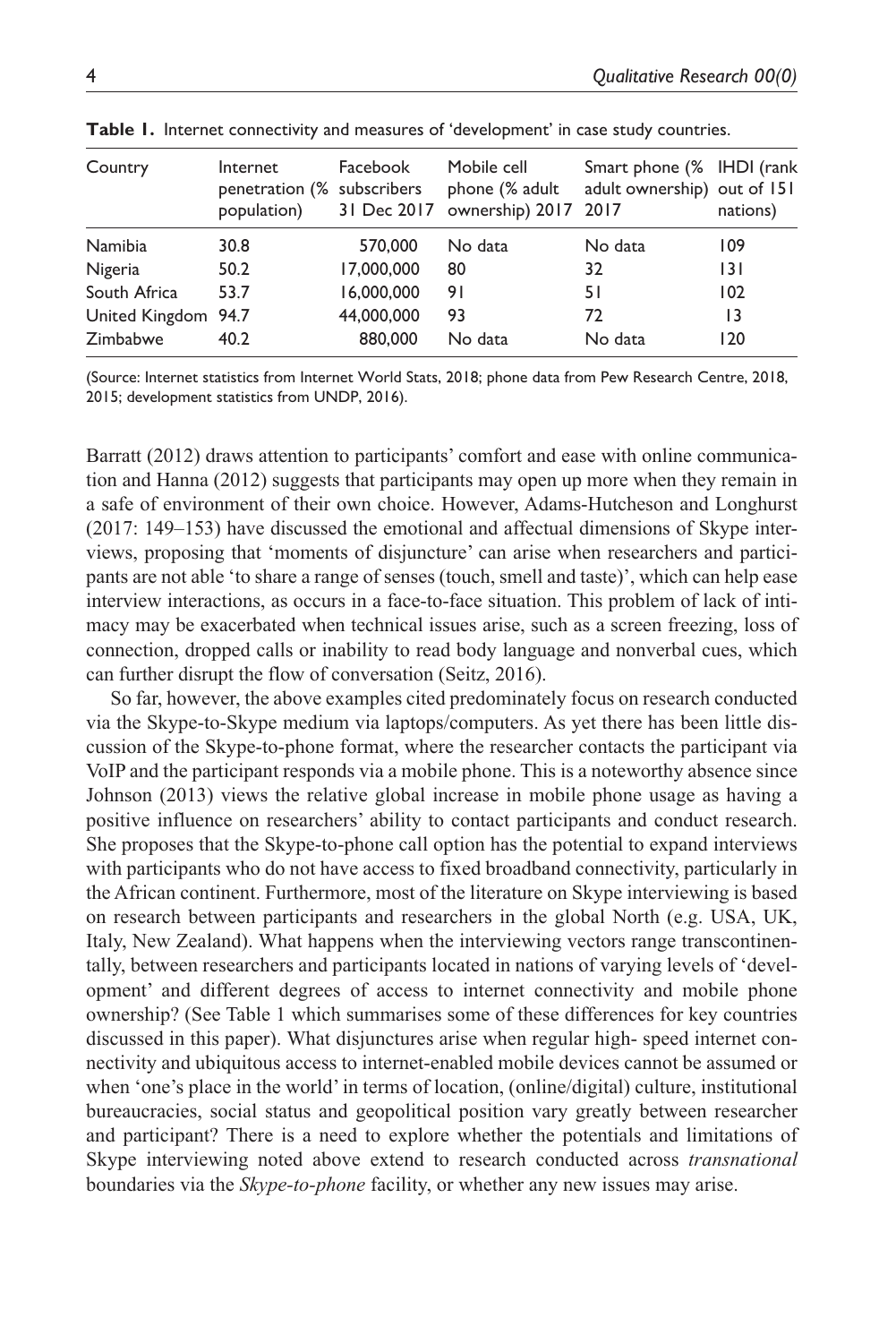This lack of discussion surrounding Skype-to-phone interviewing in a transnational context is surprising given there is wide recognition that transnational research is often multidimensional and multisited in terms of social and spatial categories (Barglowski et al., 2015). One stream of methodological discussion with respect to transnational research has focused on biographical work, particularly on discussions surrounding reflexivity, positionality and intersectionality (Osanami Törngren and Ngeh, 2018; Ruokonen-Engler and Siouti, 2016). This body of work underlines the importance of reflecting one's own positionality involved in the entanglements of the transnational research situation involving multilingual and multiply positioned researchers and interviewees.

Other methodological discussion surrounding transnational research conducted between global North and global South has revolved around face-to-face qualitative interviewing, debating issues associated with cross-language research (Abdulai and Mohammed, 2017), elite interviews in different institutional settings (Morse, 2018), the conditions that might bring the development of intimacy to the fore during the interview process (Roer-Strier and Sands, 2015), the dilemmas of balancing consent requirements with culturally embedded responsibilities (Morrell et al., 2012) and the ethical concerns of working across vectors of marginality/privilege (Theron, 2016). These papers, in various ways, start to unpack the complexities of the transnational interview process. So far, however, there has been little discussion of how such issues of transnational research might be played out during digitally mediated research encounters such as the Skypeto-phone interviewing situation, where researchers and interviewees may belong to culturally and politically different geographical locations and varying social and technological contexts but are brought together through the shared digital environment. Such issues are investigated in this paper through the lens of the IDEAS project, which is outlined below.

### **The IDEAS project**

The 'International Distance Education and African Students' (IDEAS) project examined International Distance Education (IDE) provided by the University of South Africa (UNISA) to students located throughout the African continent (Madge et al., 2019; Mittelmeier et al., 2020; Raghuram et al., 2020). UNISA has been described as 'a *mega* university, and the only *dedicated* distance education provider in the African continent' (Letseka et al., 2018: 122). The broad premise of the project was to investigate whether IDE from UNISA provided a vehicle for achieving sustainable development, particularly equitable access to quality education. IDEAS was a multi-institutional, transcontinental project (with 10 researchers, located at UNISA in SA and at the Open University and University of Leicester in the UK) involving an interdisciplinary team (covering the fields of education, geography and migration studies).

The IDEAS project aimed to understand the extent that UNISA, as an IDE Institution, provided quality and equitable access to IDE for students across Africa. Table 2 illustrates UNISA enrolments by nationality, indicating the numerical significance of international students from the Southern African Development Community (SADC) countries (20,726 students in 2016) and elsewhere in Africa (2956 students in 2016); thus, utilising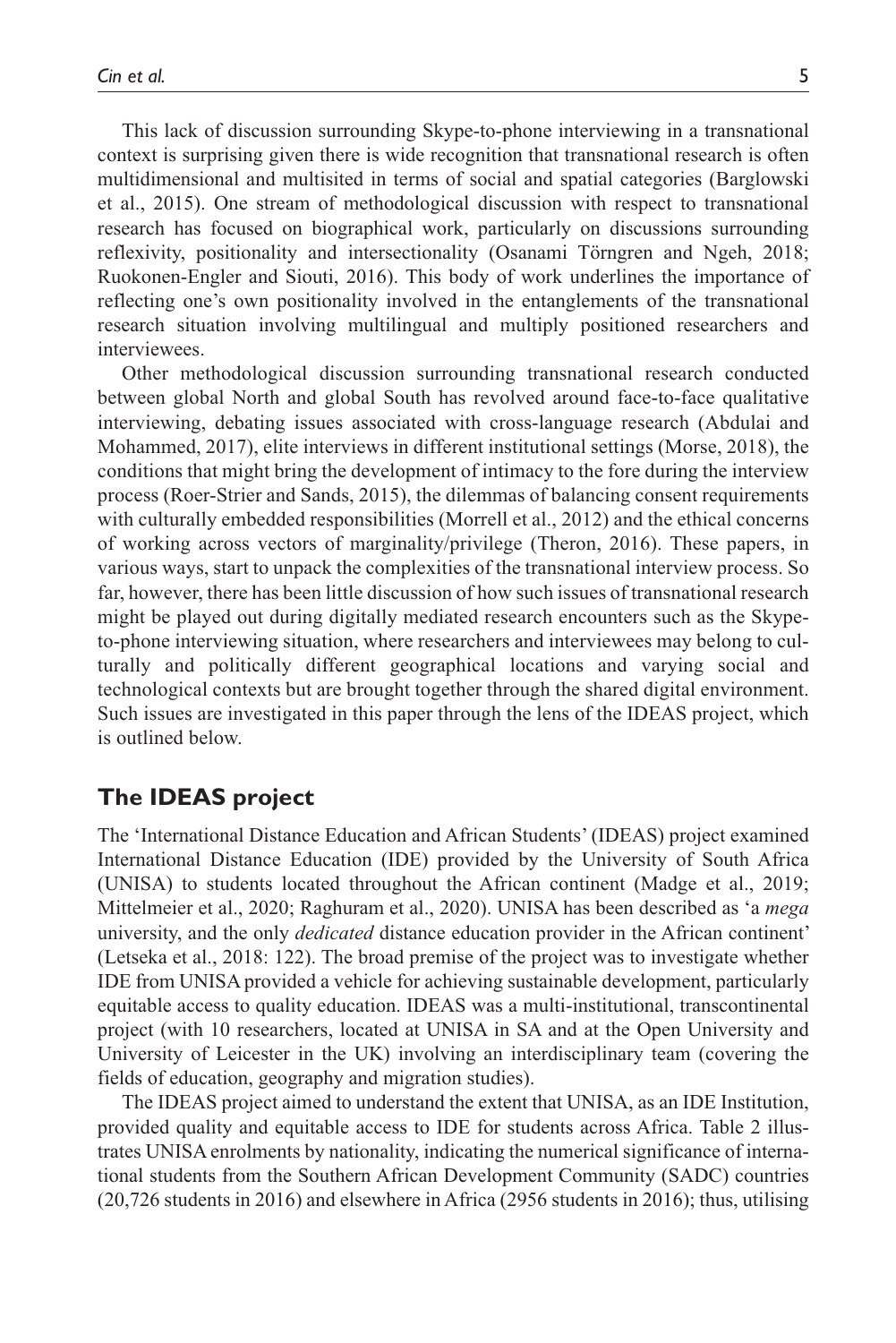|                         | 2014    |       | 2015    |       | 2016    |       |
|-------------------------|---------|-------|---------|-------|---------|-------|
| South Africa            | 298,743 | 90.9% | 308,584 | 91.3% | 273,950 | 91.7% |
| Other SADC countries    | 24.363  | 7.4%  | 24.329  | 7.2%  | 20.726  | 6.9%  |
| Other African countries | 3862    | 1.2%  | 3635    | 1.1%  | 2956    | 1.0%  |
| Rest of world           | 1368    | 0.4%  | 1208    | 0.4%  | 948     | 0.3%  |
| No information          | 156     | 0.1%  | 188     | 0.1%  | 190     | 0.1%  |

**Table 2.** UNISA student enrolments by nationality (2014–2016).

(Adapted from UNISA, 2016a).

SADC, Southern African Development Community.

Skype interviews pragmatically offered the opportunity to access the participants located in diverse countries across the continent.

The project design involved multiple mixed methods: large-scale data analytics of student data, an extensive online questionnaire survey with 1295 students and 160 oneto-one in-depth Skype interviews with IDE students. This paper analyses the 160 Skype interviews with students studying at UNISA but residing in different parts of Africa. Since the UNISA students were spread out across countries, the rationale for using Skype-to-phone interviews was to reach students regardless of their location and to ensure that the cost of participating would be carried by the researchers. The interview data were analyzed in NVivo through a combination of deductive codes based on the literature review and inductive codes emerging from the data.

The thrust of this paper is thus to examine transnational research through the lens of Skype-to-phone interviewing and discuss some of the methodological and ethical complexities of geographically dispersed digitally-mediated research. Below we outline three important issues that have arisen when using Skype-to-phone interviews in the IDEAS transnational research project, with an aim to move 'beyond the recent empiricist emphasis on the pragmatic' (Weller, 2017: 614). First, we discuss the decision to use the Skype-to-phone interview format and the benefits and limitations of this particular Skype method.

### **Technological affordances and limitations of Skype-tophone interviews**

Increased internet connectivity and access to mobile phones have enabled greater access to a wider pool of global research participants, thus increasing the geographical diversity of samples (Deakin and Wakefield, 2014; Johnson, 2013). However, disparity in the provision of, and access to, ubiquitous internet connection, stable broadband connectivity and up-to-date mobile devices may also lead to challenges when conducting Skype interviews in certain localities. One such difficulty is the heightened need to be sensitive to barriers such as access to the internet, computer devices, particular software or technological infrastructure, in order to avoid excluding some students from the research. For example, in terms of internet access, data reveal internet penetration as a percentage of the population to be 54% in SA, 50% in Nigeria, 40% in Zimbabwe and 31% in Namibia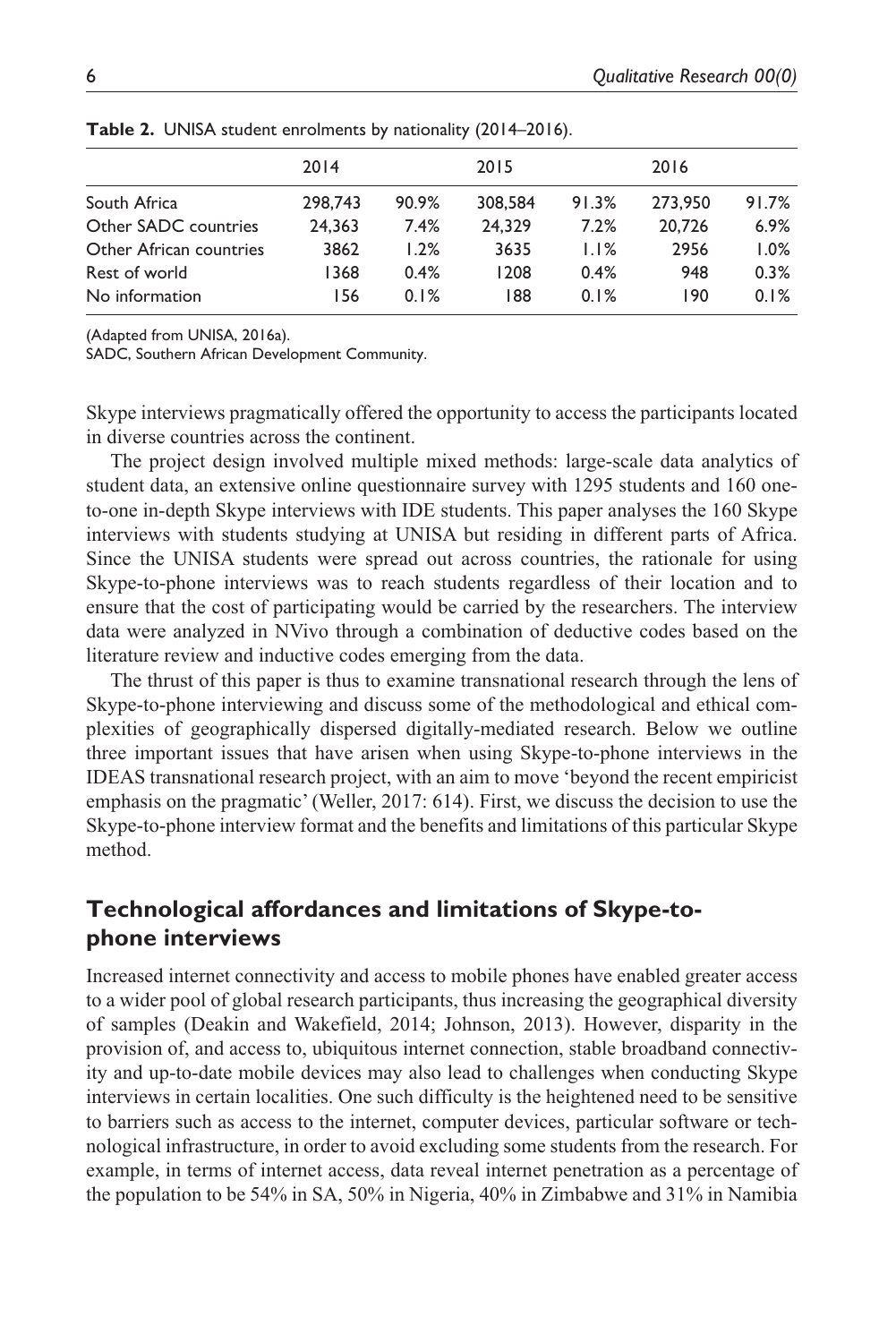(Internet World Stats, 2018, see Table 1). There was, therefore, concern that some participants might be excluded from the research due to lack of technical infrastructure, the costs associated with broadband and phone packages or the inability to maintain a stable internet connection for the duration of a detailed Skype interview. To overcome this problem, we offered two different interview methods to participants: either Skype-to-Skype interviews (online interviews which would consume data on both sides) or Skypeto-phone interviews (the cost of which is carried by the researcher making the call). The aim of offering the Skype-to-phone option was to address issues arising from the high cost of data being borne by the participant during Skype internet interviews, particularly owing to difficulties in accessing fixed internet connectivity in some localities in some African nations (Friederici et al., 2017). By contrast, the rapid growth in access and use of mobile cell phones throughout Africa (Johnson, 2013) suggested that Skype-to-phone interviews would be a popular option. For example, ownership of cell phones in SA has increased to 91% of the adult population in 2017 (Pew Research Centre, 2015, 2018 and see Table 1). This was the case: of the 160 interviews conducted, 138 were Skype-tophone interviews which provided the cost-free option to student participants.

Skype-to-phone interviews proved to be a very useful method to bridge the divide between the researchers' access to ubiquitous internet infrastructure and resources and the more limited access of many of the participants. We were also able to contact participants living in rural areas with more limited fixed internet availability, via mobile cell phones. Skype-to-phone interviews also provided an inherently flexible means of interviewing participants with multiple commitments at a time and place of their choosing. This was important since most of the IDE student participants were in full-time/part-time employment and/or had familial/care responsibilities. Moreover, the instantaneous nature of the Skype-to-phone format also reduced travel and cost commitments that would have been required in a face-to-face interviewing situation. Thus, the flexibility and cost-free nature of the Skype-to-phone interview format provided affordances which aided access to a wide range of participants, as well as facilitating communication flows between interviewers located in the UK and SA, and participants located in SA, Namibia, Nigeria and Zimbabwe.

However, the Skype-to-phone interviews were not without problems. The question of whose experiences and whose voices were heard was still a pertinent issue as we were only able to interview those who were able to access their emails to read our initial invitation to participate in the research or those who had the necessary time and resources (such as mobile phones, internet access or a PC) to do the interview. Therefore, while the cost-free option of the Skype-to-phone interview format was certainly useful, we must concede that there may still have been potential student interviewees who could not participate in the study due to their limited access to mobile phone networks to accommodate the call, one major limitation of this research method. Moreover, the Skype-to-phone interviews were often hampered by glitches, lags, background noise and dropped connections. In some instances, the implication of these technological shortcomings extended beyond the interview. In one particular instance, in an interview between the UK and Zimbabwe, a great deal of white noise was experienced which made it difficult to elicit a meaningful flowing conversation. This challenge continued into transcribing the almost inaudible interview, resulting in some data loss. As Roberts and Allen (2015)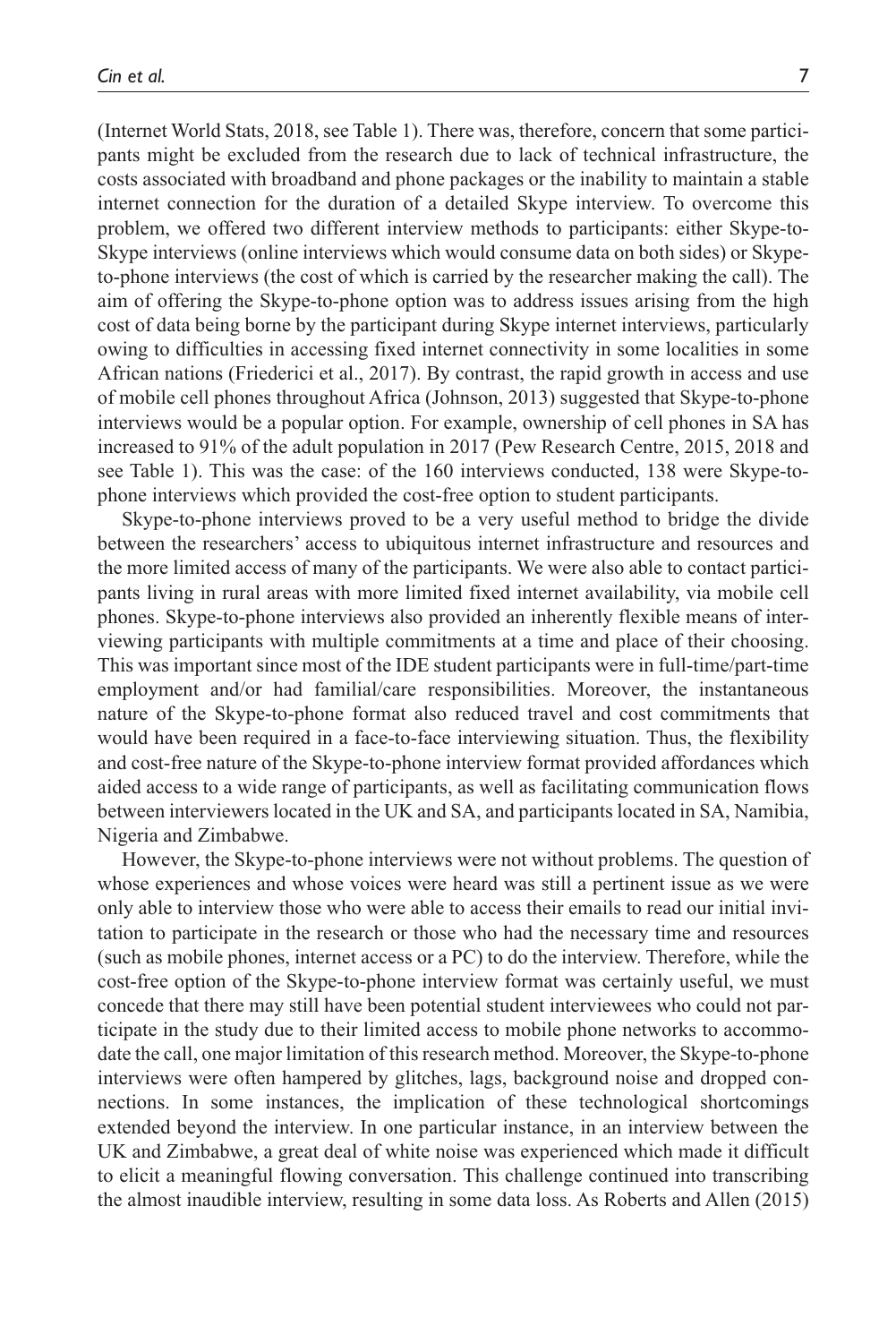argue, this can affect data quality, resulting in inaccurate conclusions being drawn. One of the strategies employed to bridge this 'audible divide' was to speak slowly with effective-turn taking, which helped both the interviewer and interviewee grasp what was being said, aiding transcription and data integrity.

Similarly, in a Skype-to-phone interview with a Namibian interviewee, the internet connection dropped three times and in another interview with a student from SA, due to poor network coverage, we experienced glitches, background noise and a dropped line. These concerns raise questions of whether an interview can continue with the same level of rapport and flow when such failures are experienced, which may lead to a loss of intimacy in the conversation (Seitz, 2016). For instance, in the Skype-to-phone interview with Namibia, the good rapport established between the researcher and participant in an interview that started with joking and laughter, later turned into a rush of asking and responding to questions as soon as possible to avoid another dropped-line. This created an environment in which both the researcher and participant were competing against the clock to pose and answer the questions, and this may have resulted in poorer quality data. No matter how rapport is established, the limitations of technological infrastructure may interrupt the development of a comfortable interviewing environment where the participant is willing to share their personal experiences.

Thus, while Skype-to-phone interviews did overcome problems of data costs being borne by participants and provided a flexible and cost-efficient means of interviewing a range of widely distributed participants, this digitally mediated method was still hampered with sampling and data quality issues. Limitations in the interviewing process did not, however, just revolve around technological issues; gaining informed consent also proved to be a complex process, as discussed next.

### **Gaining informed consent for Skype-to-phone interviews under GDPR**

The General Data Protection Regulation (GDPR) was introduced in May 2018 across Europe for all individuals within the EU and EEA, the effect of which has been the introduction of more stringent rules and guidelines underlying the management of personal data collected for the purposes of research (ICO, 2018). Such legislation seeks to address concerns regarding the blurring of definitions between public versus private data in digital scenarios, which raises ethical issues around access to data and the techniques used to protect data (Lo Lacono et al., 2016). These changes in legislation have generated a range of important issues for transnational research projects (RGS, 2018), although here we focus on the implications of GDPR for obtaining informed consent for Skype-to-phone interviews. Such region-specific legislation warrants reflexivity in transnational research projects which operate across multiple locations and raises context-specific ethical dilemmas owing to the complex relations between places (Morrell et al., 2012).

In the IDEAS project, our concern regarding consent related to two distinct issues: protecting the interviewees through ensuring their understanding of the research, and their role and rights within it, and, second, abiding by legal and ethical requirements of research governance. Prior to the GDPR, informed consent for UK-based researchers was governed by the EU Directive, officially known as Directive 95/96/EC on the protection of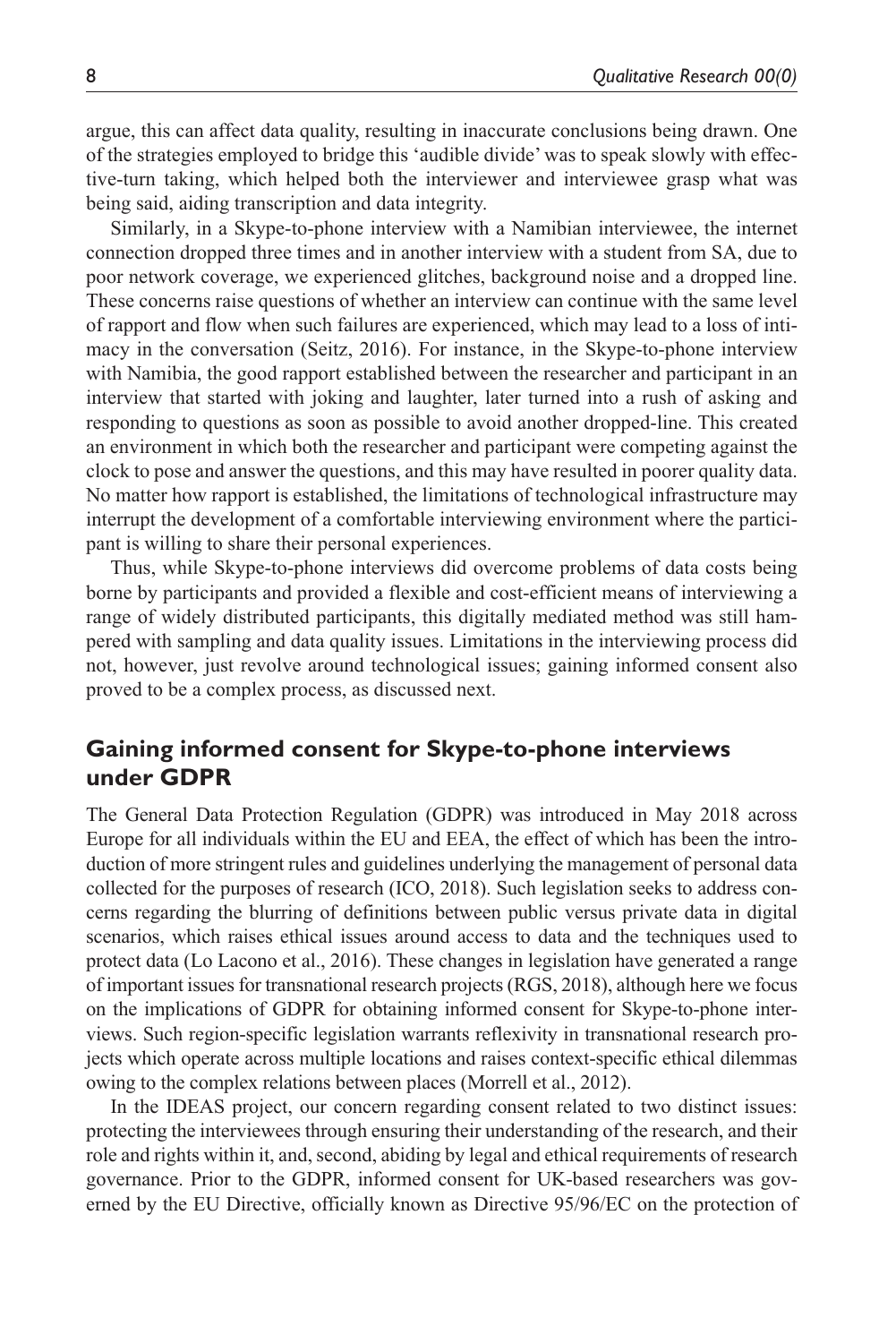|             | Human Research Ethics Committee<br><b>Informed Consent</b>                                                                                                                                                                                                                                                                                                                                          |          |    |
|-------------|-----------------------------------------------------------------------------------------------------------------------------------------------------------------------------------------------------------------------------------------------------------------------------------------------------------------------------------------------------------------------------------------------------|----------|----|
|             | for                                                                                                                                                                                                                                                                                                                                                                                                 |          |    |
|             | <b>IDEAS Project with UNISA Students</b>                                                                                                                                                                                                                                                                                                                                                            |          |    |
|             | Please tick the appropriate boxes                                                                                                                                                                                                                                                                                                                                                                   | Yes<br>O | No |
|             |                                                                                                                                                                                                                                                                                                                                                                                                     |          |    |
|             | 1. Taking part in the study<br>1. I have read and understood the study information sent in the email with this form. I have been<br>able to ask questions about the study and my questions have been answered to my satisfaction.                                                                                                                                                                   | □        | □  |
| 2.          | I consent voluntarily to be a participant in this study and understand that I can refuse to answer<br>questions and I can withdraw from the study, without having to give a reason, at any time up<br>until my data is anonymised, i.e., any references to my name, place of residence and email<br>addresses are deleted.                                                                          | □        | □  |
| 3.          | I understand that taking part in the study involves an interview by phone with researchers from<br>the IDEAS team of around half-an-hour to an hour and that this call is audio recorded and then<br>transcribed.                                                                                                                                                                                   | □        | п  |
|             | 2. Use of the information in the study<br>1. I understand that information I provide will be used for academic research about the experiences                                                                                                                                                                                                                                                       | □        | □  |
|             | of international distance education students.                                                                                                                                                                                                                                                                                                                                                       |          |    |
|             | 2. I understand that personal information collected about me that can identify me, such as my name<br>or where I live, will not be shared beyond the study team based at The Open University.                                                                                                                                                                                                       | □        | □  |
| 3.          | I understand that as soon as the interview has been transcribed and combined with my data from<br>the questionnaire I filled in for this project previously, my information will be anonymised by<br>deleting any information such as my name, the place where I live, and my email addresses.                                                                                                      | □        | α  |
| 4.          | I give permission for the information I provide to also be shared with the research team at<br>University of South Africa and University of Leicester after it has been anonymised as they are<br>partners in this project. I understand that sending the database to South Africa involves<br>anonymised research data crossing an international border and leaving the European Economic<br>Area. | п        | п  |
|             | 5. I agree that I can be quoted in research outputs without any information such as my name or<br>where I live that may identify me.                                                                                                                                                                                                                                                                | □        | □  |
|             | 3. Future use and reuse of the information by others                                                                                                                                                                                                                                                                                                                                                |          |    |
|             | I give permission for the information I provide to be deposited in a specialist data centre called UK<br>Data ReShare after it has been anonymised, so it can be used for future research and learning.                                                                                                                                                                                             | п        | п  |
|             | 4. Signature                                                                                                                                                                                                                                                                                                                                                                                        |          |    |
|             |                                                                                                                                                                                                                                                                                                                                                                                                     |          |    |
|             | Name of participant [IN CAPITALS]<br>Signature                                                                                                                                                                                                                                                                                                                                                      | Date     |    |
|             | 5. Consent                                                                                                                                                                                                                                                                                                                                                                                          |          |    |
| transcript. | We will go through the consent form at the beginning of the interview to record your consent in the recording and                                                                                                                                                                                                                                                                                   |          |    |
|             |                                                                                                                                                                                                                                                                                                                                                                                                     |          |    |
|             | If you have any queries about this research, please contact any of the following:                                                                                                                                                                                                                                                                                                                   |          |    |

**Figure 1.** The consent form for Skype-to-phone interview (GDPR compliant).

individuals with regard to the processing of and the free movement personal data in the UK (Eur-Lex, 2019). In SA, informed consent is governed by the Protection of Personal Information (POPI) (De Bruyn, 2014). The Data Protection Directive was adopted in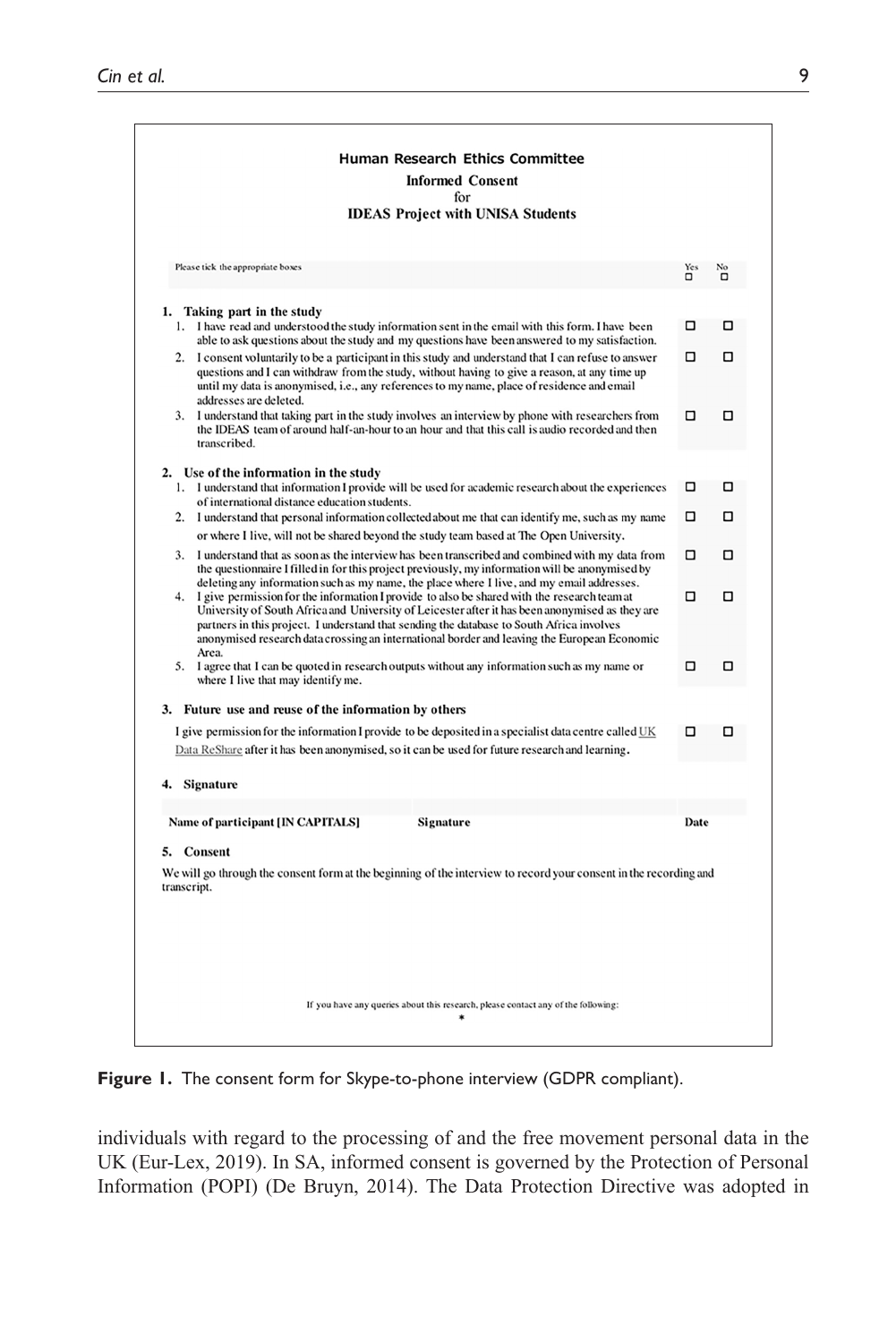1995 (Blackmer, 2016) and has since been superseded by the General Data Protection Regulation (GDPR), adopted in April 2016, becoming enforceable from 25 May 2018. Whereas Sleeboom-Faulkner and McMurray (2018) suggest that the GDPR provides social scientists an opportunity to reorganize how ethics reviews are organized in different disciplines, for our research the new GDPR requirements had more immediate implications for the process of recruiting interviewees and negotiating the process of obtaining informed consent for digitally-mediated research, as outlined below.

In the initial pre-GDPR phase of the IDEAS project, a consent form for the Skype interviews was devised that adhered to the ethical guidelines and legal regulations noted above for both the UK and SA. This consent form was then read out to each interviewee at the beginning of the interview and was recorded together with their confirmation of their understanding and agreement to participate in the research. However, once GDPR was introduced, a more comprehensive approach to consent for Skype interviews had to be developed. This included, among other adjustments, developing a more elaborate information sheet that satisfied new requirements regarding storing and sharing of data, as well as a more detailed consent form with each point stated in a separate sentence and a box to tick 'yes' or 'no' at the end (see Figure 1).

We first sent out an email invitation to IDE students' official university accounts inviting them to participate in Skype interviews and attaching the information sheet. Once an individual agreed to participate, we attached the new consent form and asked them to read through this document in advance of the interview. They then sent us their preferred phone number and we arranged a date to call them. When we actually undertook the Skype interview, we began with a brief introduction of ourselves to remind them about the arranged interview, which also helped us confirm that we were speaking to the correct person and to verify their identity. We then quickly moved on to start talking about the information sheet and consent form to ensure that the participants had read the attached documents and checked if they had any questions or concerns regarding the provided information. None of them had any concerns, but a few asked broader questions about the purpose of the research.

Subsequently, we explained that we needed to record the interview and their agreement to participate and moved on to read out the consent form and asked them to say 'yes' if they agreed and 'no' if they disagreed to each point. Although the interviewees complied and responded 'yes' to all the statements, the tone of their voices revealed that many found it tedious to listen to the lengthy form being read out over Skype after they had already agreed to participate. The challenges relating to obtaining and documenting participants' consent at the start of the Skype interview impacted the formation of our relationship. The interviewers would often insert phrases in between the points on the consent form, such as 'just a few more now', 'thank you for your patience' after completing it, and briefly explain why the new GDPR regulations required us to spend so much time on formalities. The additional small talk after completing the consent form aimed to rekindle the relationship and counter the possible negative impacts of the mechanical reading of the form. The data from these interviews were stored on secure Open University servers, and it was explained to the participants that these data would eventually become accessible via UK data ReShare. For this reason, the researchers avoided overly sensitive issues and anonymized all data fully.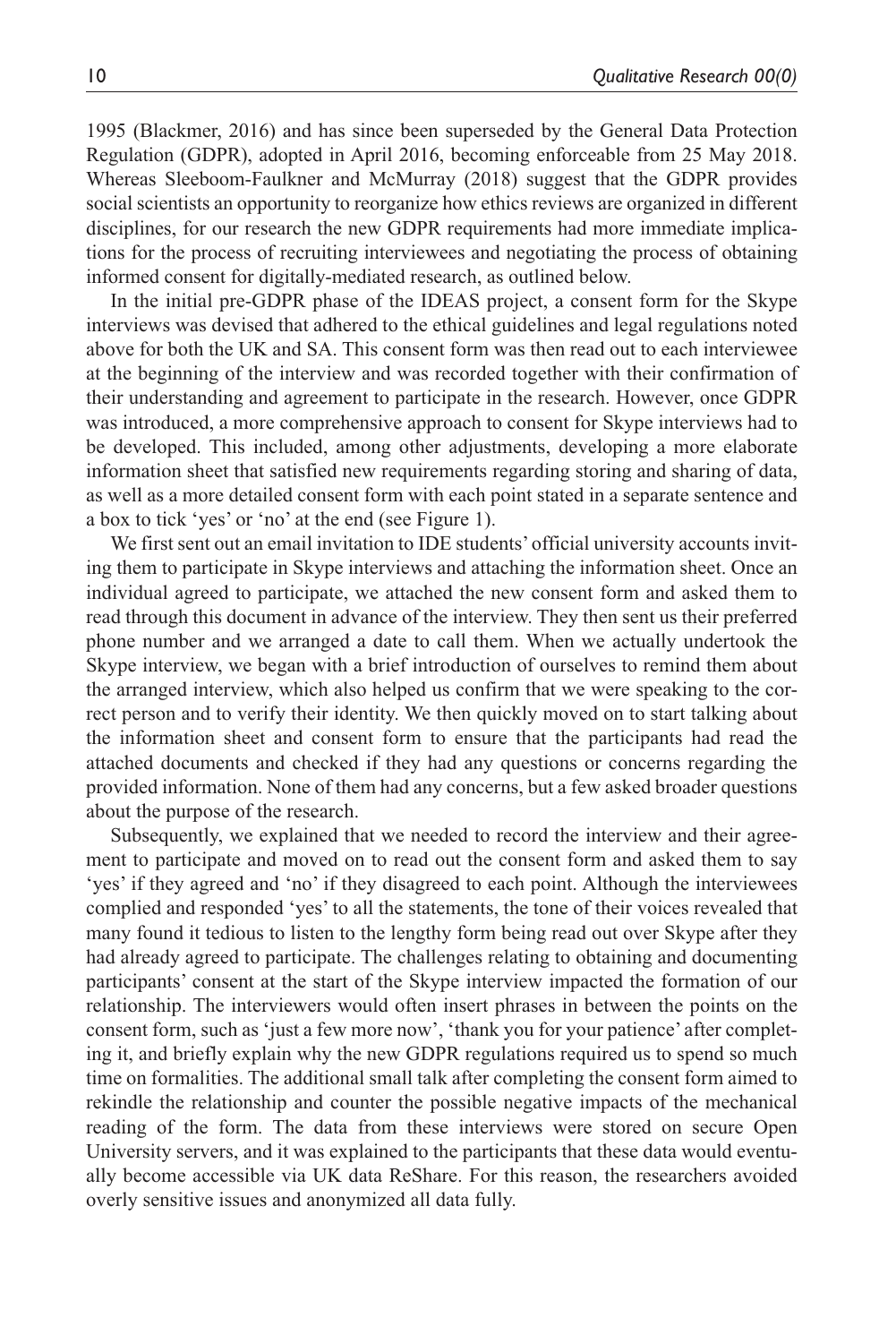We are not contesting the value of a comprehensive process of ensuring that participants are protected and understand their rights with respect to participating in research projects. Still, the lengthy explanations and use of phrases that people in other contexts may struggle to grasp, for example, asking participants from SA to agree that the information they provide can be deposited in the UK Data ReShare data centre, is ethically problematic. The consent for the Skype-to-phone interviews that we obtained by following a rigid format developed to satisfy legal requirements in the European context did not necessarily facilitate a better understanding on our informants' side. By asking them to agree to a more complex form of consent we may, paradoxically, have been reducing the participants' understanding of what they were agreeing to and what the implications of their participation might have been. By implementing a European legal and sociopolitical framework that they might not have been in a position to easily grasp and certainly not contest, were we inadvertently compromising interviewees' consent and trust in the sense that we were primarily seeking to ensure that we obtained a form of consent that fulfilled UK research governance requirements rather than placing the emphasis on an ethical responsibility to protect the interviewees?

Such power dynamics are clearly not new in the context of research in Africa (Morrell et al., 2012). Indeed, the implications of the recent GDPR legislation requiring participants to respond to a comprehensive but lengthy process of obtaining consent to fulfil the requirements of this EU legislation has made us question the power hierarchies we inevitably reproduce through the administrative practices of transnational research projects. The formal requirements surrounding GDPR-compliant informed consent suggest that global power relations continue to protect researchers in the global North rather than participants in the global South: GDPR did not effectively protect the actual data subjects in our project, as they were not EU citizens, while great efforts were made to ensure GDPR compliance which ensured our Northern-based institutions were covered in terms of legal liability. This thus demands that Southern nations involved in research partnerships must keep abreast with externally driven policy changes that may affect their citizens, especially where they are the data subjects. Furthermore, it calls for greater transparency and flexibility on the part of Northern institutions that institute such policies in cases where they affect Southern institutions and research subjects that are otherwise outside of the jurisdiction of their policies, such as was the case with the GDPR.

In addition to the complexities of gaining consent for these Skype interviews that were conducted transnationally, further difficulties arose in that the interviews were conducted via the Skype-to-phone format. For example, the process of obtaining consent became more complicated and reduced participants' further understanding of consent, when they were conducting the interview while mobile or multitasking. In one incident, one South African participant wanted to do the interview while in taxi transit, although we offered him the opportunity to reschedule the interview. In addition to the glitches and white noise in the car, the participant was in a rush to agree to consent as he wanted to proceed with the interview questions immediately. In another case, one Namibian participant was at her workplace (a bank) and she was intermittently paying attention to the work-related tasks during the interview. This interview was interrupted by ringing phones and she was also eager to quickly proceed with the interview process and did not appear to fully engage with the consent process. These examples show that both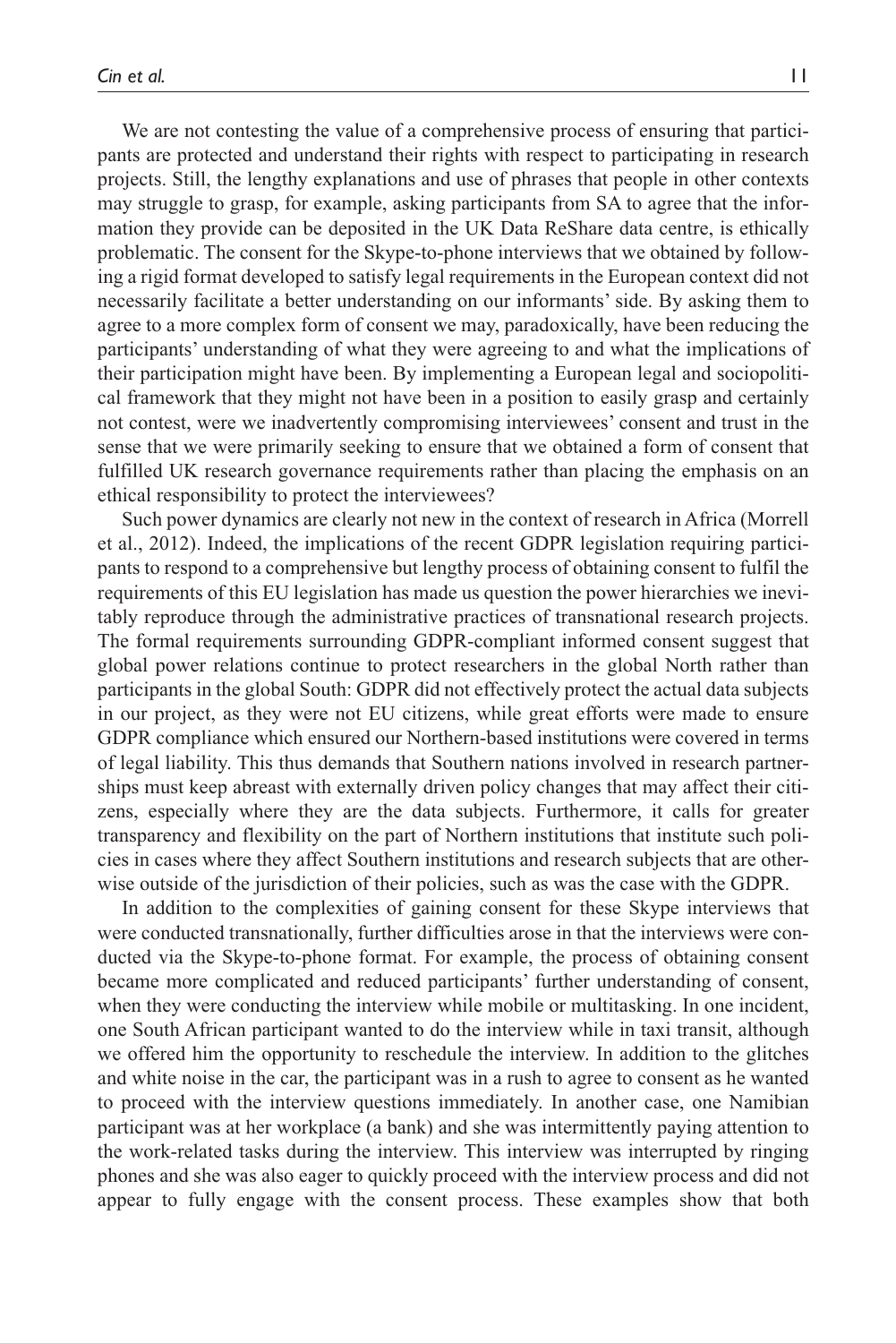participants were not able to concentrate on the intricacies of the consent process because they were engaging with the interview via their cell phone while 'mobile' and were combining the interview with other tasks. This added complications to the consent process for transnational Skype-to-phone interviews owing to the location and the interview context (Busher and James, 2015).

In a broader more topical sense, consent for Skype-to-phone interviews must require researchers involved in digitally mediated transnational research to question the potential ongoing colonial nature of research relations (Dalu et al., 2018; Morrell et al., 2012). If the participants are not given the opportunity of consent that is understood, informed and open to contest, then are we merely (re)colonising the data gathering process and enforcing colonial power structures unique to transnational research between a colonial power and a former colony (Raghuram and Madge, 2006)? Such ethical dilemmas inevitably emerge in any interview process, but take a different shape in transnational research relying on digital tools. Below we reflect on the bridges that were built, and the disruptions that occurred, during the Skype-to-phone interview conversations between the participants and the researchers, focusing in particular on issues relating to rapport and language.

## **Interviewer/interviewee relations: Bridges and disruptions in the interview conversation**

#### *Establishing rapport*

One of the ways in which rapport can be established in transnational interviewing is through pre-engagement with participants via email, as this medium is well-suited to the task of rapport building (Hawkins, 2018). In such email exchanges during our research, some participants used emoticons, such as the monkey covering its face, when the participant was shy about English being a second language, or a smiley face after their name, or signed off using nicknames, which indicated that a sense of friendliness had been established. Emoticons were a 'shorthand' means of expressing emotions, helping to establish emotional connections 'at a distance' and therefore useful in the rapport-building process. However, such rapport-building via emails was limited where access to the internet for some participants was sporadic and costly. Therefore, the amount of pre-engagement that took place before the interview was determined by the participant's circumstances, which did not provide a 'level playing-field' for the ensuing Skype interviews.

Where pre-engagement rapport building was not possible, the establishment of good rapport at the start of the Skype interview was essential in order to familiarise participant and interviewer with each other's accents and begin to build trust with participants who might have been uneasy about being interviewed by a non-national. Since interviews were conducted via the phone, it was not possible for the interviewees to open their camera to contextualise the environment in which the interview was taking place, which might have strengthened initial rapport. Participants preferred to keep their cameras closed owing to the cost of data required for visual connectivity in the South African context. To mitigate this, connections with participants were fostered through the exchange of pleasantries such as the 'greetings' and 'leavings' at the start and end of the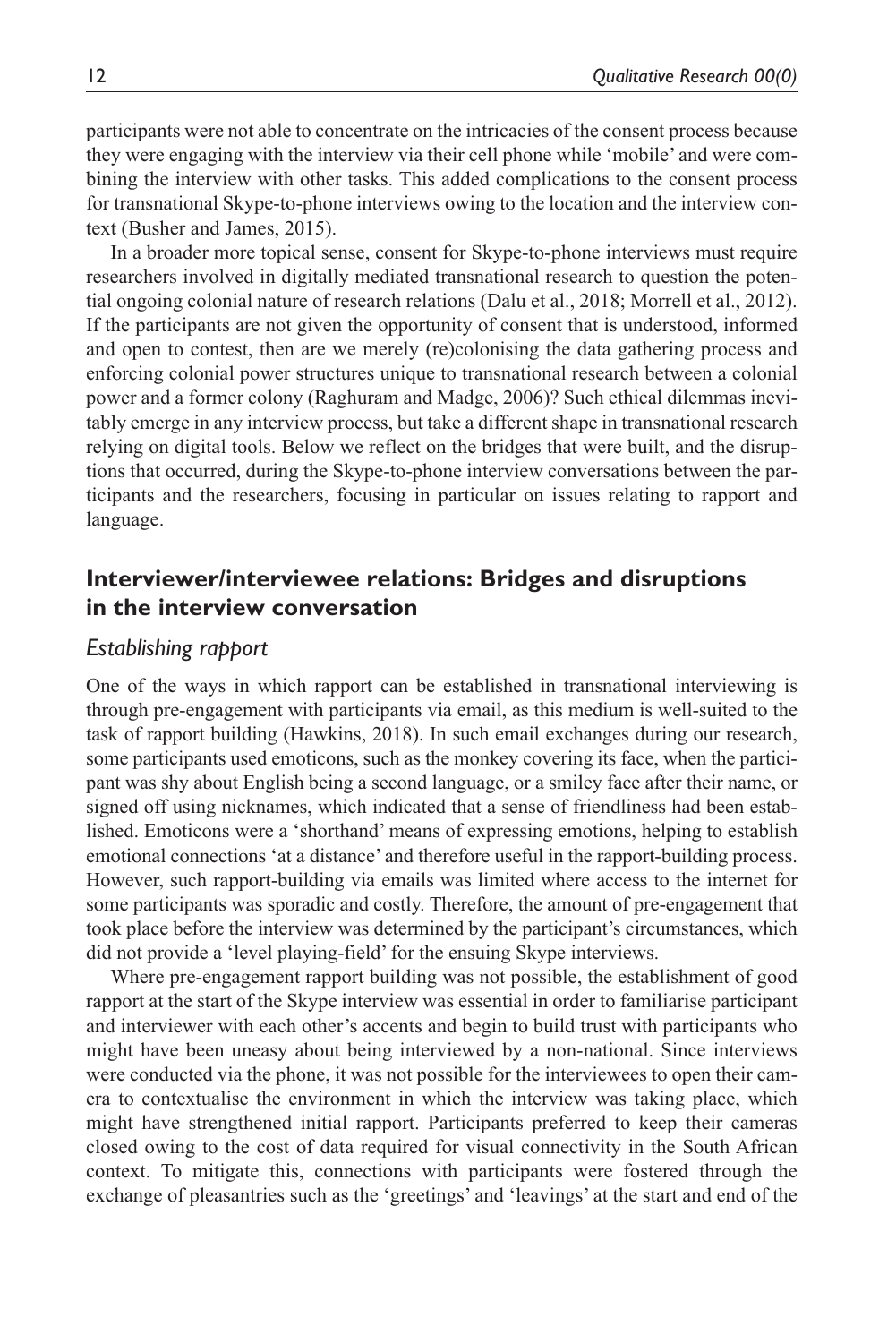Skype interviews which created a sense of friendliness. Such sociality was fostered through the oral Skype-to-phone format, as the phone is an inherently sociable tool encouraging ordinary everyday conversations, arguably more so than the fixed computer/laptop screen often used for Skype-to-Skype interviews. Engaging in such 'small talk' or sharing insights and experiences were helpful in making a connection with interviewees. For instance, in an interview conducted by a Turkish team member, her non-African accent caught the attention of the interviewee who was interested in finding out where the interviewer was from. Upon understanding that the interviewer was Turkish, the interviewee explained issues that were peculiar to the South African context, such as writing the names of places on Skype chat in case the interviewer was not aware of them. Such exchanges were effective in beginning to build bridges between the researcher and the participant. To a certain extent, they also established 'common ground' that eased the interview conversation 'at a distance' and began to create a space for reciprocal understanding between different cultures (Lagesen, 2010). Overall, this kind of exchange and the emoticons shared through Skype text offered a flexible space where the researcher engaged with the participant in an online setting to explore and 'write the story of their situated context' (James and Busher, 2013: 198).

Although the aforementioned strategies were helpful in establishing some level of rapport during cross-cultural and transnational interviewing using Skype-to-phone technology, it was also vital that all interviewers (based in UK and South Africa) had had some previous familiarity with the research context. As Shah (2004) argues, familiarity with social structures and interviewee context is important to gain quality interview responses, and we would argue this is particularly the case when interviews are being conducted transnationally and digitally between spatially distant places. Cultural difference and power dynamics are not swept away in a uniform, placeless virtual Skype environment but rather cultural and political sensitivity arguably becomes even more salient in establishing rapport across distance for researchers using the Skype-to-phone interviews in a transnational research context.

An example of such power dynamics arose when some students felt adequate rapport had been established to ask for assistance from the researcher whom they saw as an 'empowered agent' of the university. Some students felt disempowered to deal with their own academic concerns and therefore saw the Skype interview as an opportunity to ask for assistance with course registration or administrative issues. The researchers were left with was a deep desire to help such students but with the ethical dilemma of whether they should? In the end, the researchers provided some signposting advice to appropriate services, highlighting 'the need for "context sensitivity" and continual "reflexive adaptation" whereby educational researchers must constantly ask difficult questions about their online research practice and its legitimacy' (Markham, 2003: 62, quoted in James and Busher, 2015: 93).

#### *Negotiations around language*

In addition to establishing rapport, negotiating transnational language issues are an important ethical consideration, especially during a Skype-to-phone interview situation, where the spoken word becomes paramount. Abdulai and Mohammed (2017) have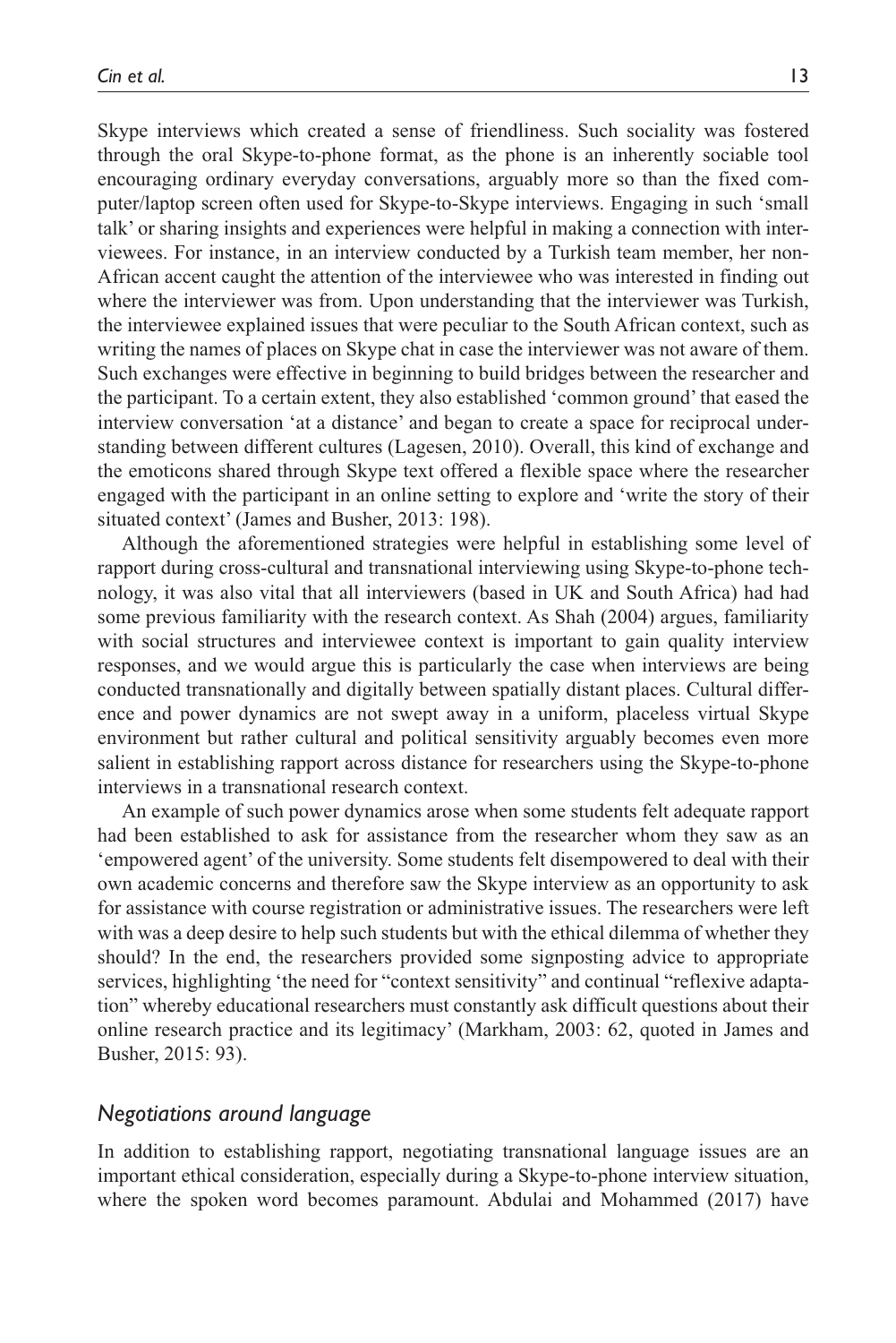argued that there can be difficulties for people who have English as an additional language to find shared meaning with others in that language. This is because the two parties can be speaking English, but from different cultural contexts, so meanings implied by the speaker may be lost in transmission, as the listener does not share the same contextual meaning of the words.

There was clear evidence of such language complexities playing a role in our transnational interviewing process and misunderstanding could be compounded by the synchronous nature of the Skype-to-phone interviews. For example, it is common in the South African context for locals to say 'no' when they in fact mean 'yes'. An instance of this was a response a South African interviewee gave when asked if she could be recorded, 'No, yeah' was her response. The participant saying 'no' and 'yeah' was rather confusing for the non-African researchers (Turkish and Dutch/Norwegian), and clarification was required by asking the question a second time. Clearly, such issues can also emerge in face-to-face interviews, but researchers arguably learn much more quickly about local use of language when they are physically located in the same context as the participants, compared to when they are spatially distant and only connecting digitally through the Skype-to-phone format.

Participants in the IDEAS project were not immune to this challenge surrounding language. When conducting Skype-to-phone interviews with African students from a variety of nations, we selected English as the main language medium due to it being the language of instruction at the UNISA. This decision was made as the African continent has a very high linguistic diversity. SA, for example, has 11 official languages and a range of 31 languages other than English are the home language of UNISA students, the most numerically significant being Isizulu, North Sotho, Isixhosa, Setswana and Afrikaans English (UNISA, 2016b). Ideally, interviews would have been conducted in the first language of each participant, but this was not practically possible, so it was decided that since all programmes at UNISA are conducted in English, most of the participants would be able to converse in English. However, we concede that the use of English on the African continent is a colonial legacy the power of which was upheld through its use in this project. Participation may therefore have been limited to individuals who felt proficient to converse in English.

Second language anxiety was another issue for some participants who felt anxious about their proficiency in speaking their additional language. For instance, one of the interviewees asked in an email prior to the interview 'Please tell the team member who's going to call to just bear with me, my English is not so good '. This apprehension may have been reduced if the interview had been conducted in isiZulu, the first language of the interviewee. That not being possible, the strategy we employed to try to ameliorate this difficulty was to simplify questions, speak slowly and do regular 'concept checking', where we repeated the answer to ensure that we had understood the interviewee's response.

A further issue involving language in Skype-to-phone interviews revolved around accents. When both interviewer and interviewee were speaking English as a second language and were not accustomed to each other's accents, this sometimes resulted in both asking each other to repeat their words, which interrupted the flow of the interview. Yet, not sharing the same language and culture and both speaking English as a second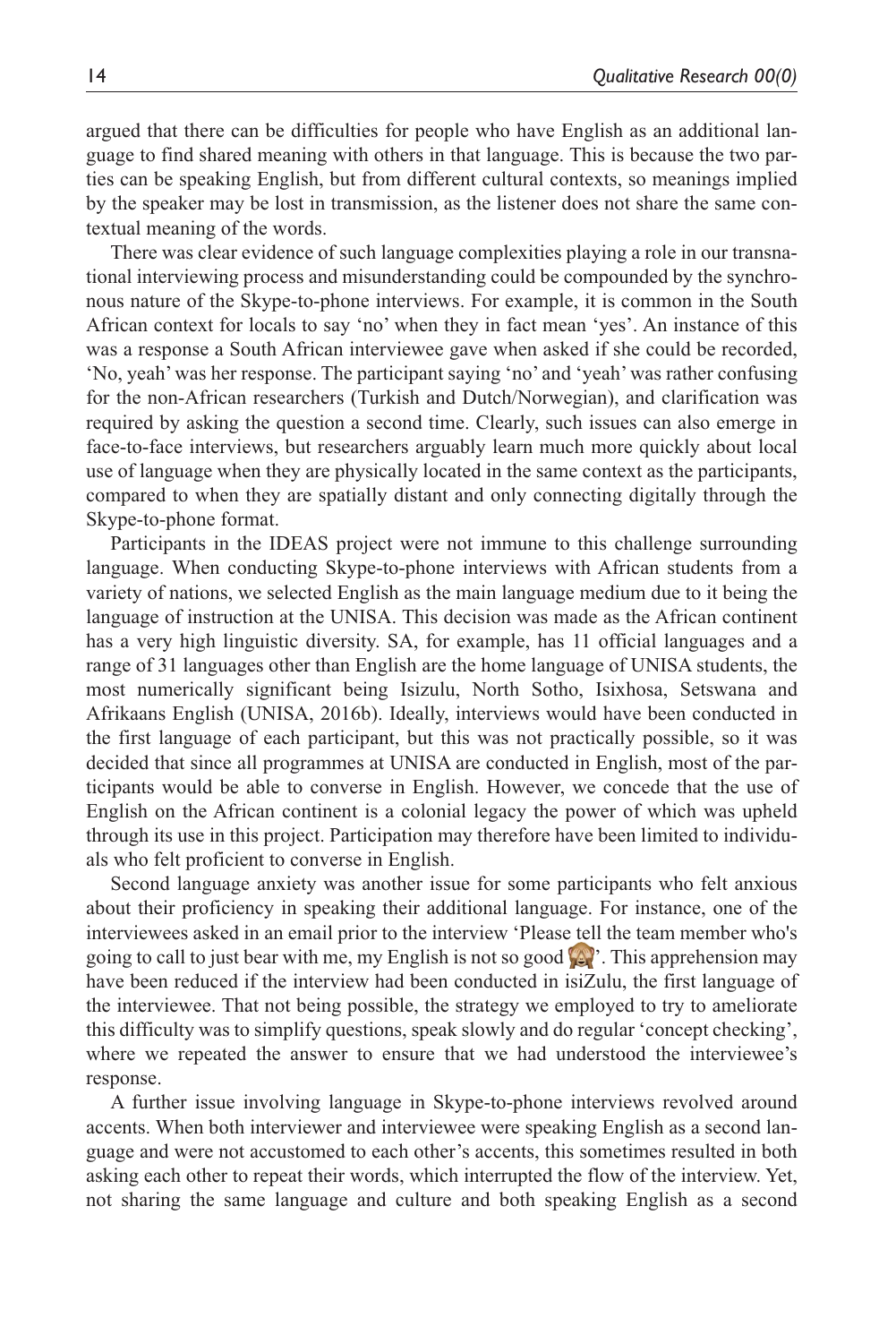language was also sometimes advantageous in terms of not taking conversations for granted and often involved asking the interviewee to unpack responses in further detail that a local researcher might feel required no further explanation. However, when language issues were coupled with the skype-to-phone interviewing setting, the processes of sense-making became more complicated for the Turkish and Dutch/Norwegian researchers as non-verbal social cues are not present in audio only Skype-to-phone interviews. At this point, we consulted the African researchers in the team to double-check the tacit meanings of interview responses.

On the other hand, two of the interviewers were African researchers, thus to some extent sharing an identity, language and common experience with participants. Because these interviewers were familiar with the social context relating to racial and gender inequalities in the Southern African context, the way they 'heard' and 'understood' the experiences of the students and responded to them was not generic but place-specific and contextual. An example of this is an interview conversation, where the student used a phrase common in SA and both were able to laugh as they knew exactly what was implied and understood the joke:

|                           | Interviewee: $\left[ \ldots \right]$ you find that if you go there in Pretoria, you ask the first person |
|---------------------------|----------------------------------------------------------------------------------------------------------|
|                           | on the counter, person A says this and person B says something                                           |
|                           | different                                                                                                |
|                           | Interviewer: Oh, so you not getting a consensus on what's troubling you?                                 |
| Interviewee: exactly yes. |                                                                                                          |
|                           | Interviewer: and how does that impact you?                                                               |
|                           | Interviewee: I think, you know how it is in Africa, we tend to say ok 'it is what it is',                |
|                           | so you kind of get used to it.                                                                           |

Both interviewer and interviewee laughed at this point.

This example illustrates the importance of having some shared knowledge and culture in order to understand the context in which participants are speaking. Thus, there were several ethical issues surrounding language that arose in our transnational Skype interviews. Overall, having a range of interviewees, some of whom spoke the same language as participants and could understand the local contextual meanings of that language, combined with other interviewees that were speaking English as a second language, offered a refreshing range of perspectives. As the interviewers were both located in the UK and SA, it meant that dialogue, compromise and reflection after each interview were essential in order to come up with a mediated understanding and interpretation of the interview context.

This sensitivity to context was vital during the interview process, particularly with respect to building rapport and negotiating language differences between participant and researcher. In the African continent, where the English language is a continuing legacy of colonialism, the selection of English as the language of conversation is not a politically neutral act. However, as Walcott asserts 'The English language is nobody's special property': there is the ability to 'stretch' English beyond its spatial confines of 'Englishness' (c.f. Ramazani, 2001: 14–17), so different articulations of English at times acted to disrupt the flow of conversation, while at others also acted to bridge social and spatial differences between interviewer and interviewee involved in the online interviewing process.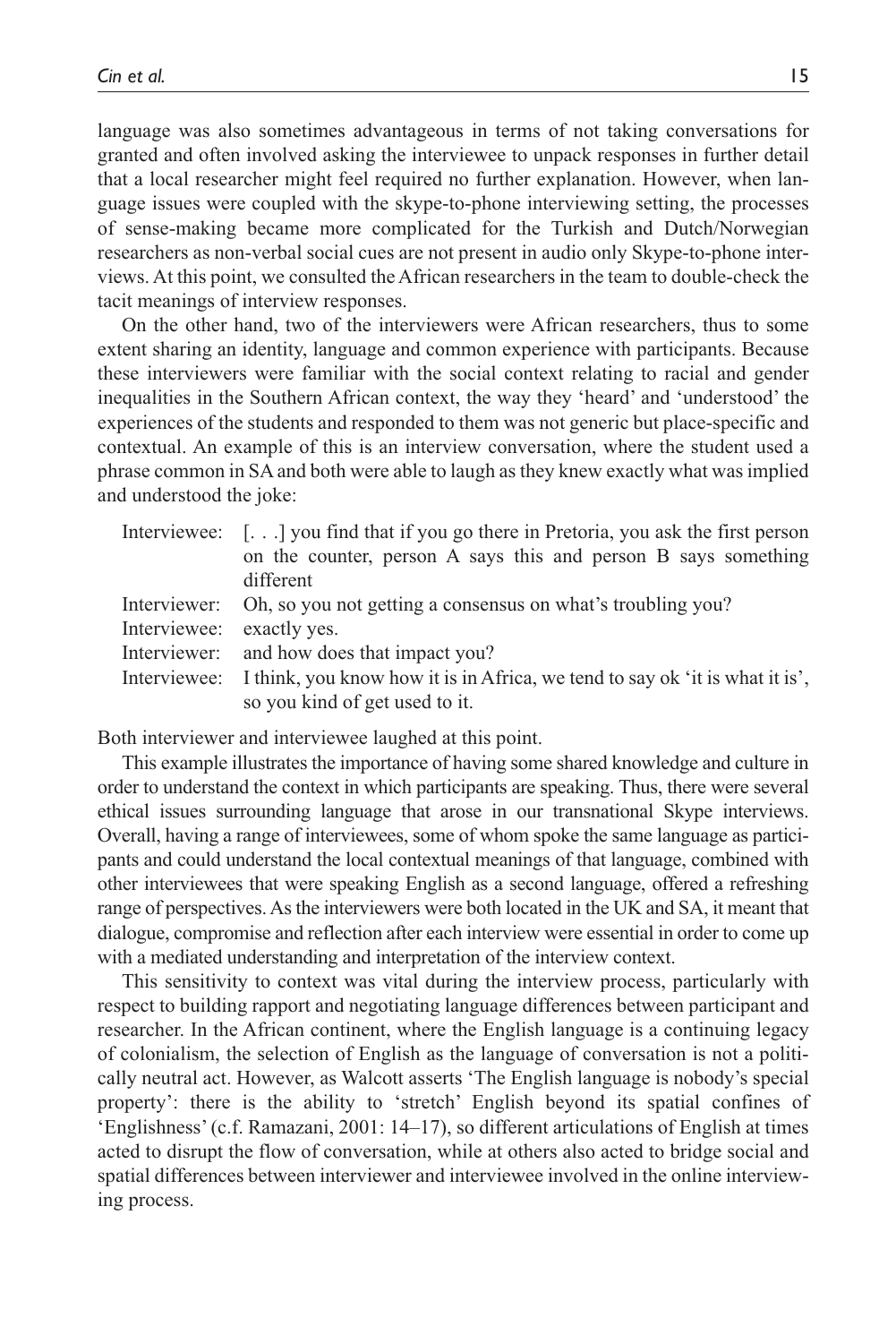### **Conclusions**

This paper has explored some of the complexities of undertaking Skype-to-phone interviews in a transnational project. We have highlighted three main points. First, the importance of selecting a method that is most appropriate to suit the provision of, and access to, technical infrastructure (internet access, connectivity format, device availability) of the specific locality and the particular group of people being studied. In our research, the Skype-to-phone format was most useful as participating in an interview via a cell phone was much more affordable and more easily accessible for IDE students. We thus join Mare (2017: 659) in arguing that 'context specific methodological dilemmas' require 'innovative flexibility. . . on the part of the qualitative researcher'. However, while methodological opportunities arising from mobile phone technologies require 'innovative flexibility', they also demand reconsideration of what constitutes 'context' and how political/legal powers (such as the GDPR), as well as transnational research collaboration (language issues/rapport), shape the opportunities to conduct ethically sensitive research because they themselves in turn generate new methodological dilemmas. This is precisely because technological affordances, legislative regimes, and everyday conversations are all different forms of communication (technical, political, everyday), which travel and get translated between different contexts.

Second, we have outlined how the new EU data protection regulations (GDPR) has implications for gaining informed consent for digitally mediated Skype-to-phone interviews, which can exacerbate (albeit sometimes inadvertently) global power hierarchies between researchers and participants located in different places. Roer-Strier and Sands (2015) have stressed the importance of taking account of historical and political contexts when undertaking qualitative interviewing. We would argue this is certainly the case when considering the implications of GDPR for gaining informed consent for Skype-tophone interviews. Changing research governance regimes in Europe have implications for research conducted beyond European boundaries with participants located in various African nations. In transnational research projects, when places are relationally bound together through research partnerships, and particularly when interviews are conducted digitally across distance by VoIP, understanding and responding ethically to such differing research governance processes is paramount, but inherently complicated. Therefore, there is a need for co-production and co-development of ethical procedures with partners in such transnational projects.

Finally, we conclude that while the Skype-to-phone facility increases further access to global participants in transnational research projects, complex power hierarchies continue to exist in relation to technological access/infrastructure, research governance regimes in different places and interpersonal research relations relating to rapport and language choice. Online interviews are not conducted in uniform politically and socially 'neutral' digital space and, therefore, cannot be abstracted from the specific contexts in which they are employed. However, this meaning of context is complicated in the transnational Skype interviewing, due to the mismatch between the desire to select contextual specific methodologies that are attuned to place and the difficulties imposed when research is conducted across national boundaries and the wider research governance is often contextual to where the research is coming from, not going to, owing to the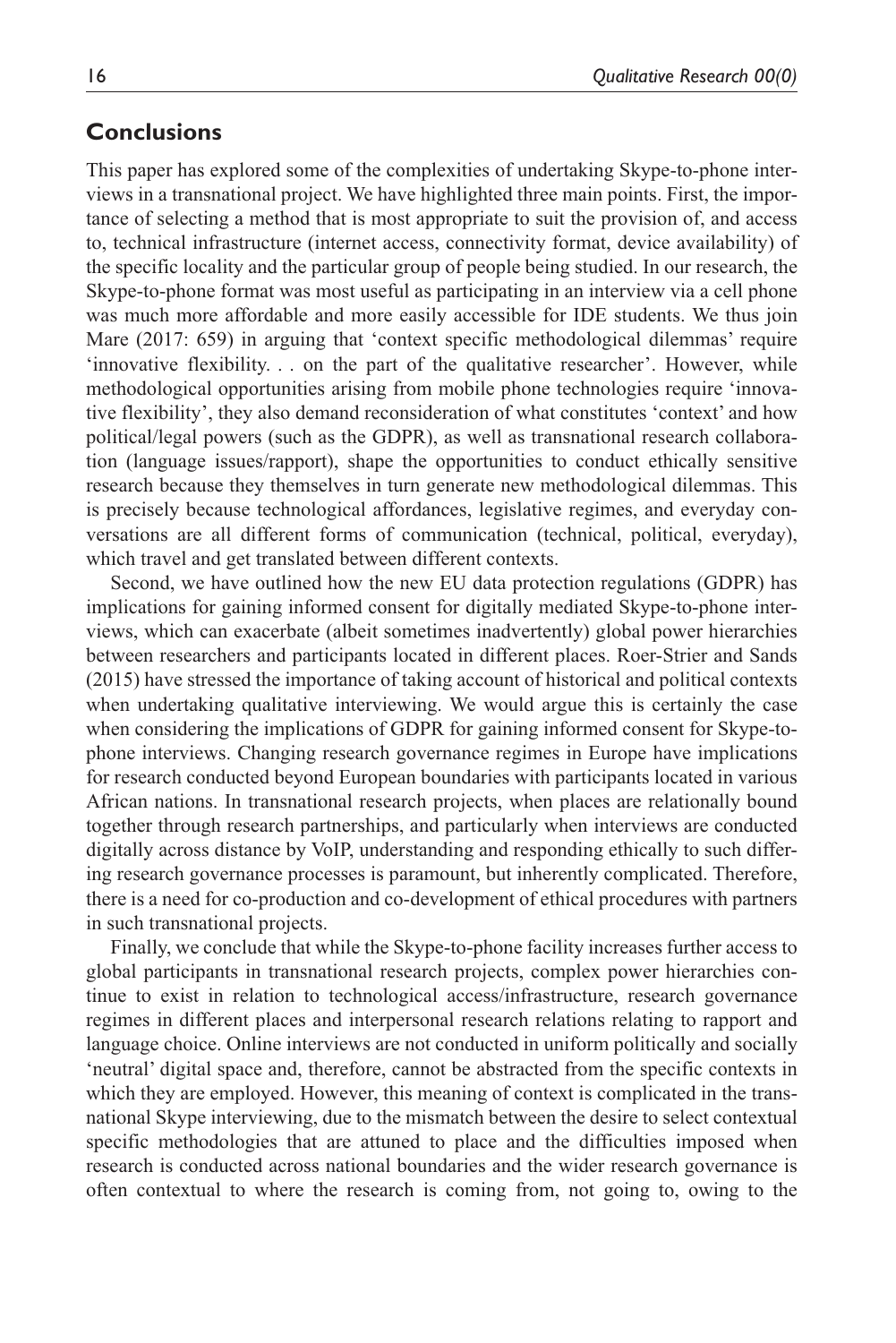long-standing power hierarchies between countries and national academies in the global South and global North.

There are, therefore, tensions in adopting a methodological approach that 'suits' the 'local' place-based research context of participants (technological, language, rapport building), while having to comply with the political/legal research governance of the 'partners' involved in transnational research projects. While such regulatory regimes (especially those of Northern partners) are often universalised as 'the global norm', they too are 'local' and place based; European knowledge-making is just one way of knowing. So, navigating between these different contexts, especially in digitally mediated transnational research projects, raises complex ethical dilemmas for researchers. This is because in *acknowledging multiple contexts in the process of creating knowledge*, including variegated African contexts, it is not simply thinking about African/Western or local/global dichotomies. Rather, in order to navigate the tensions of knowledge creation, we have to move beyond simple dichotomies, as knowledge is mobile and there have been (and continue to be) multiple dynamic connections, fusions and resistances between different knowledge systems.

We, therefore, propose that researchers involved in transnational research projects using digital methods need to move towards consideration of the multiple competing constituencies and the diverse social and spatial connectivities and power hierarchies in which they are researching. These social differences and spatial registers are not swept away through research conducted in a uniform virtual environment; rather transnational researchers must make explicit the multiple place-based contexts of their digitally mediated research, as they shape the research process in distinct ways.

#### **Acknowledgements**

Many thanks to all the UNISA students who participated in the Skype interviews for the IDEAS study on which this paper is based. Your contribution is much appreciated. We hope we have reflected your views accurately. The IDEAS project involved an interdisciplinary international team of researchers. The authors would like to acknowledge the varied contributions of all the other team members involved in the wider project.

The data that supports the findings of this study are available via UK data ReShare

#### **Funding**

The author(s) disclosed receipt of the following financial support for the research, authorship, and/ or publication of this article: The IDEAS project is funded by the Newton Grant and supported by the Economic and Social Research Council: (grant number ES/P002161/1); and the National Research Foundation of South Africa: (grant number UTSA160329161196).

#### **ORCID iD**

Clare Madge **D** [https://orcid.org/0000-0002-9365-3208.](https://orcid.org/0000-0002-9365-3208)

#### **References**

Abdulai MH and Mohammed MA (2017) Communicating across cultures in multinational Ibis West Africa. *International Journal of Intercultural Relations* 58: 42–53.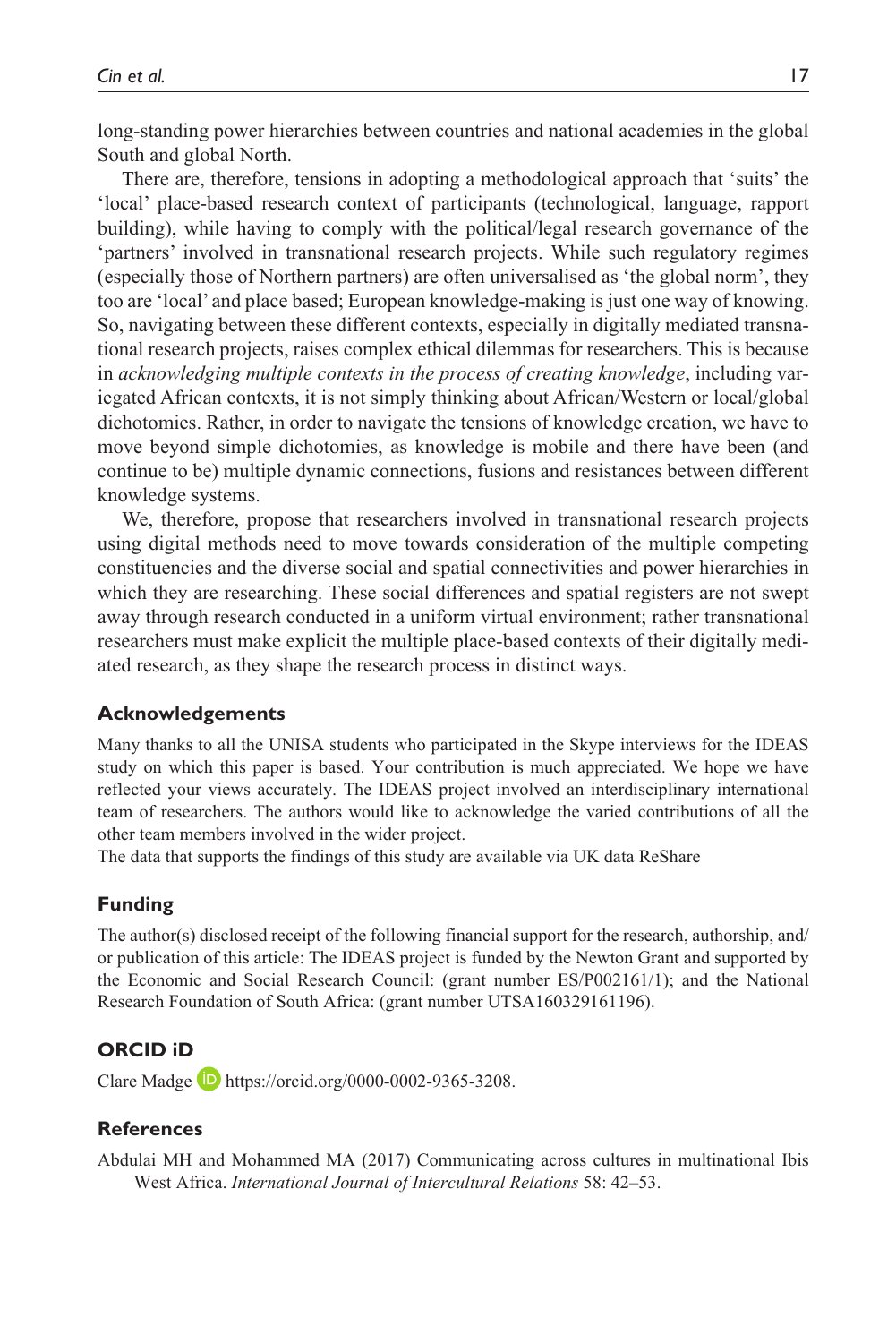- Adams-Hutcheson G and Longhurst R (2017) 'At least in person there would have been a cup of tea': interviewing via Skype. *Area* 49(2): 148–155.
- Aupers S, Schaap J and De Wildt L (2018) Qualitative in-depth interviews: studying religious meaning-making in MMOs. In: Sisler V, Radde-Antweiler K and Zeiler X (eds) *Methods for Studying Video Games and Religion*. New York and London: Routledge, 153–167.
- Barglowski K Bilecen B, and Amelina A (2015) Approaching transnational social protection: methodological challenges and empirical applications. *Population, Space and Place* 21(3): 215–226.
- Barnes N, Penn-Edwards S and Sim C (2015) A dialogic about using Facebook status updates for education research: a PhD student's journey. *Educational Research and Evaluation* 21(2): 109–121.
- Barratt MJ (2012) The efficacy of interviewing young drug users through online chat: interviewing young drug users online. *Drug and Alcohol Review* 31(4): 566–572.
- Blackmer WS (2016) *GDPR: Getting Ready for the New EU General Data Protection Regulation*. Information Law Group.
- Buchanan EA and Zimmer M (2012). Internet research ethics. *The Stanford Encyclopedia of Philosophy (Spring 2015 Edition)*.
- Busher H and James N (2015) In pursuit of ethical research: studying hybrid communities using online and face-to-face communications. *Educational Research and Evaluation* 21(2): 168– 181.
- Dalu MT, Gunter AW, Wasserman RJ, et al. (2018) Owning the lake, not just the rod: the continuing challenge of 'the old boys' in knowledge production. *South African Journal of Science*  114(7–8): 11–12.
- Deakin H and Wakefield K (2014) Skype interviewing: reflections of two PhD researchers. *Qualitative Research* 14(5): 603–616.
- De Bruyn M (2014) The protection of personal information (POPI) act: impact on South Africa. *International Business & Economics Research Journal* 13(6): 1315–1340.
- Eur-Lex (2019) Document 31995L0046. Available at: [https://eur-lex.europa.eu/legal-content/en/](https://eur-lex.europa.eu/legal-content/en/TXT/?uri=CELEX%3A31995L0046) [TXT/?uri=CELEX%3A31995L0046](https://eur-lex.europa.eu/legal-content/en/TXT/?uri=CELEX%3A31995L0046) (accessed 1 January 2019).
- Friederici N, Ojanperä S, and Graham M (2017) The impact of connectivity in africa: grand visions and the mirage of inclusive digital development. *The Electronic Journal of Information Systems in Developing Countries* 79(1): 1–20.
- Hanna P (2012) Using internet technologies (such as Skype) as a research medium: a research note. *Qualitative Research* 12(2): 239–242.
- Hawkins JE (2018) The practical utility and suitability of email interviews in qualitative research. *The Qualitative Report* 23(2): 11.
- Internet World Stats (2018) Internet user statistics for Africa. Available at: [https://www.internet](https://www.internetworldstats.com/stats1.htm)[worldstats.com/stats1.htm](https://www.internetworldstats.com/stats1.htm) (accessed 25 August 2018).
- James N and Busher H (2009) *Online Interviewing*. Chicago: Sage Publications.
- James N and Busher H (2013) Researching hybrid learning communities in the digital age through educational ethnography. *Ethnography in Education* 8(2): 194–209.
- James N and Busher H (2015) Ethical issues in online research. *Education Research and Evaluation* 21(2): 89–94.
- Janghorban R, Roudsari RL and Taghipour A (2014) Skype interviewing: the new generation of online synchronous interview in qualitative research. *International Journal of Qualitative Studies on Health and Well-Being* 9(1): 24152.
- Johnson AT (2013) Exploring the use of mobile technology in qualitative inquiry in Africa. *The Qualitative Report* 18(22): 1.
- ICO (2018) *Guide to the General Data Protection Regulation (GDPR)*. Available at: [https://ico.](https://ico.org.uk/for-organisations/guide-to-the-general-data-protection-regulation-gdpr/) [org.uk/for-organisations/guide-to-the-general-data-protection-regulation-gdpr/](https://ico.org.uk/for-organisations/guide-to-the-general-data-protection-regulation-gdpr/) (accessed 30 October 2018)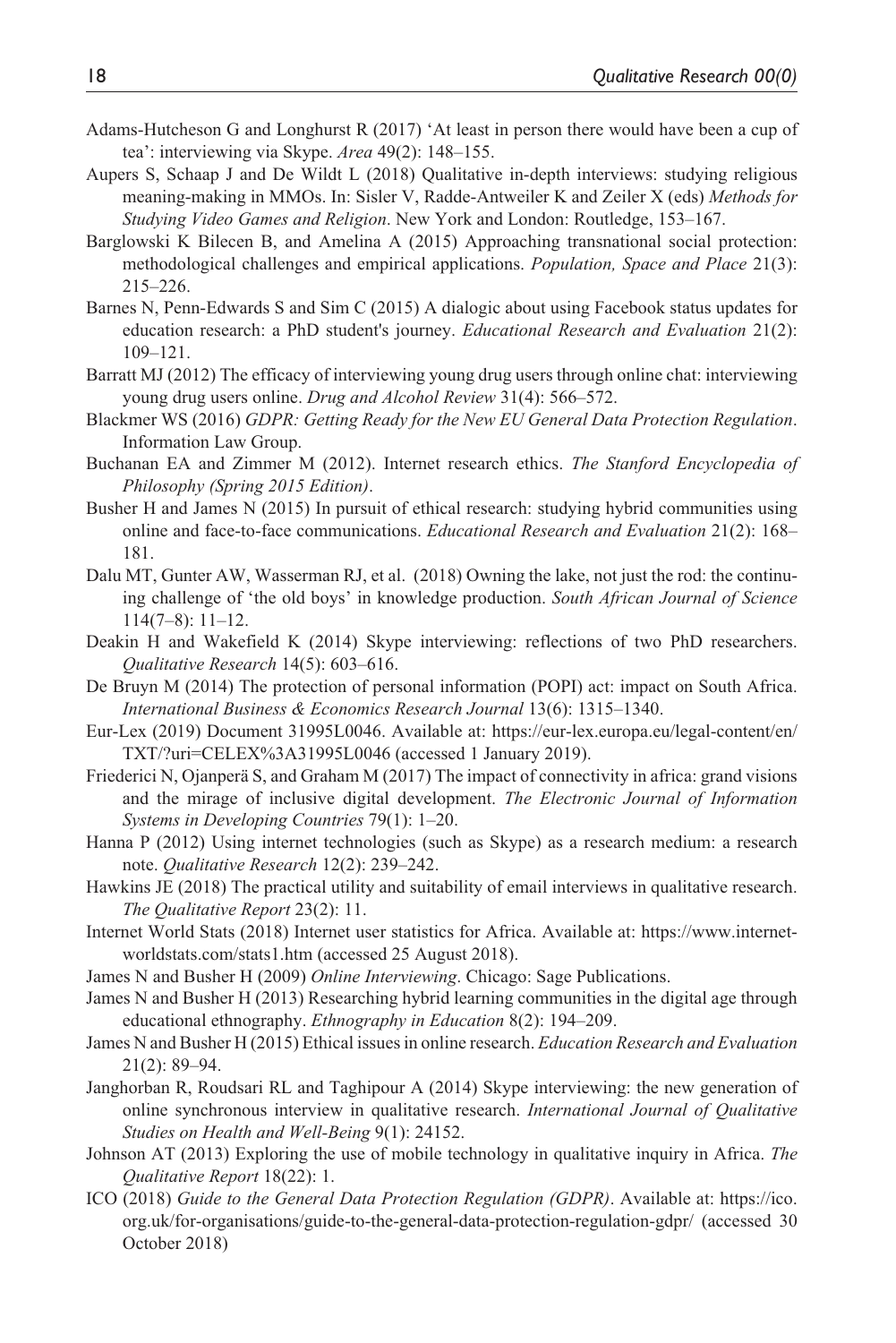- Lagesen VA (2010) The importance of boundary objects in transcultural interviewing. *European Journal of Women's Studies* 17(2): 125–142.
- Letseka M, Letseka MM and Pitsoe V (2018) The challenges of e-Learning in South Africa. In: Mahmut S (ed.) *Trends in E-learning*. Crotia: IntechOpen, 121–138.
- Letseka M, Letseka MM and Pitsoe V (2018) *The Challenges of E-Learning in South Africa. Trends in E-learning*. IntechOpen. Chapter 8.
- Lo Lacono V, Symonds P and Brown DH (2016) Skype as a tool for qualitative research interviews. *Sociological Research Online* 21(2): 1–15.
- Longhurst R (2016) *Skype: Bodies, Screens, Space*. Abingdon: Routledge.
- Madge C (2010) Internet mediated research. In: Clifford N, French S and Valentine G (eds) *Key Methods in Geography*. London: Sage, 173–188.
- Madge C, Breines MR, Dalu, MTB, et al. (2019) WhatsApp use among African international distance education (IDE) students: transferring, translating and transforming educational experiences. *Learning, Media and Technology* 44(3): 267–282.
- Mare A (2017) Tracing and archiving 'constructed'data on Facebook pages and groups: reflections on fieldwork among young activists in Zimbabwe and South Africa. *Qualitative Research* 17(6): 645–663.
- Markham A (2003) Critical junctures and ethical choices in internet ethnography. In: Thorseth M (ed.) *Applied Ethics in Internet Research Trondheim*, Norway: NTNU University Press, 51–63.
- Mittelmeier J, Rienties B, Gunter A, et al. (2020) Conceptualizing internationalization at a distance: a "third category" of university internationalization. *Journal of Studies in International Education* 25(3): 266–282.
- Morrell R, Epstein D and Moletsane R (2012) Doubts, dilemmas and decisions: towards ethical research on gender and schooling in South Africa. *Qualitative research* 12(6): 613–629.
- Morse YL (2018) Elite interviews in the developing world: finding anchors in weak institutional environments. *Qualitative Research* 19(3): 277–291.
- Nind M, Coverdale A and Meckin R (2021) Changing social research practices in the context of Covid-19: rapid evidence review. Working paper NCRM. Available at: [http://eprints.ncrm.](http://eprints.ncrm.ac.uk/4398/) [ac.uk/4398/](http://eprints.ncrm.ac.uk/4398/) (accessed 18 March 2021).
- O'Connor H and Madge C (2016) Online interviewing. In: Fielding N, Lee R and Blank G (eds) *The Sage Handbook of Online Research Methods*. London: Sage, 271–289.
- Osanami Törngren S and Ngeh J (2018) Reversing the gaze: methodological reflections from the perspective of racial-and ethnic-minority researchers. *Qualitative Research* 18(1): 3–18.
- Pew Research Centre (2015) *Cell Phones in Africa: Communication Lifeline*. Available at: [http://](http://www.pewglobal.org/2015/04/15/cell-phones-in-africa-communication-lifeline/) [www.pewglobal.org/2015/04/15/cell-phones-in-africa-communication-lifeline/](http://www.pewglobal.org/2015/04/15/cell-phones-in-africa-communication-lifeline/) (accessed 28 January 2019).
- Pew Research Centre (2018) *Internet Connectivity Seen as Having Positive Impact on Life in Sub-Saharan Africa* Available at: [http://www.pewglobal.org/2018/10/09/internet-connectiv](http://www.pewglobal.org/2018/10/09/internet-connectivity-seen-as-having-positive-impact-on-life-in-sub-saharan-africa/#table)[ity-seen-as-having-positive-impact-on-life-in-sub-saharan-africa/#table](http://www.pewglobal.org/2018/10/09/internet-connectivity-seen-as-having-positive-impact-on-life-in-sub-saharan-africa/#table) (accessed 28 January 2019)
- Pilkington H (2018) Employing meta-ethnography in the analysis of qualitative data sets on youth activism: a new tool for transnational research projects? *Qualitative Research* 18(1): 108–130.
- Quartiroli A, Knight SM, Etzel EF, et al. (2017) Using Skype to facilitate team-based qualitative research, including the process of data analysis. *International Journal of Social Research Methodology* 20(6): 659–666.
- Raghuram P and Madge C (2006) Towards a method for postcolonial development geography? possibilities and challenges. *Singapore Journal of Tropical Geography* 27(3): 270–288.
- Raghuram P Breines MR and Gunter A (2020) Beyond #FeesMustFall: international students, fees and everyday agency in the era of decolonisation. *Geoforum* 109: 95–105.